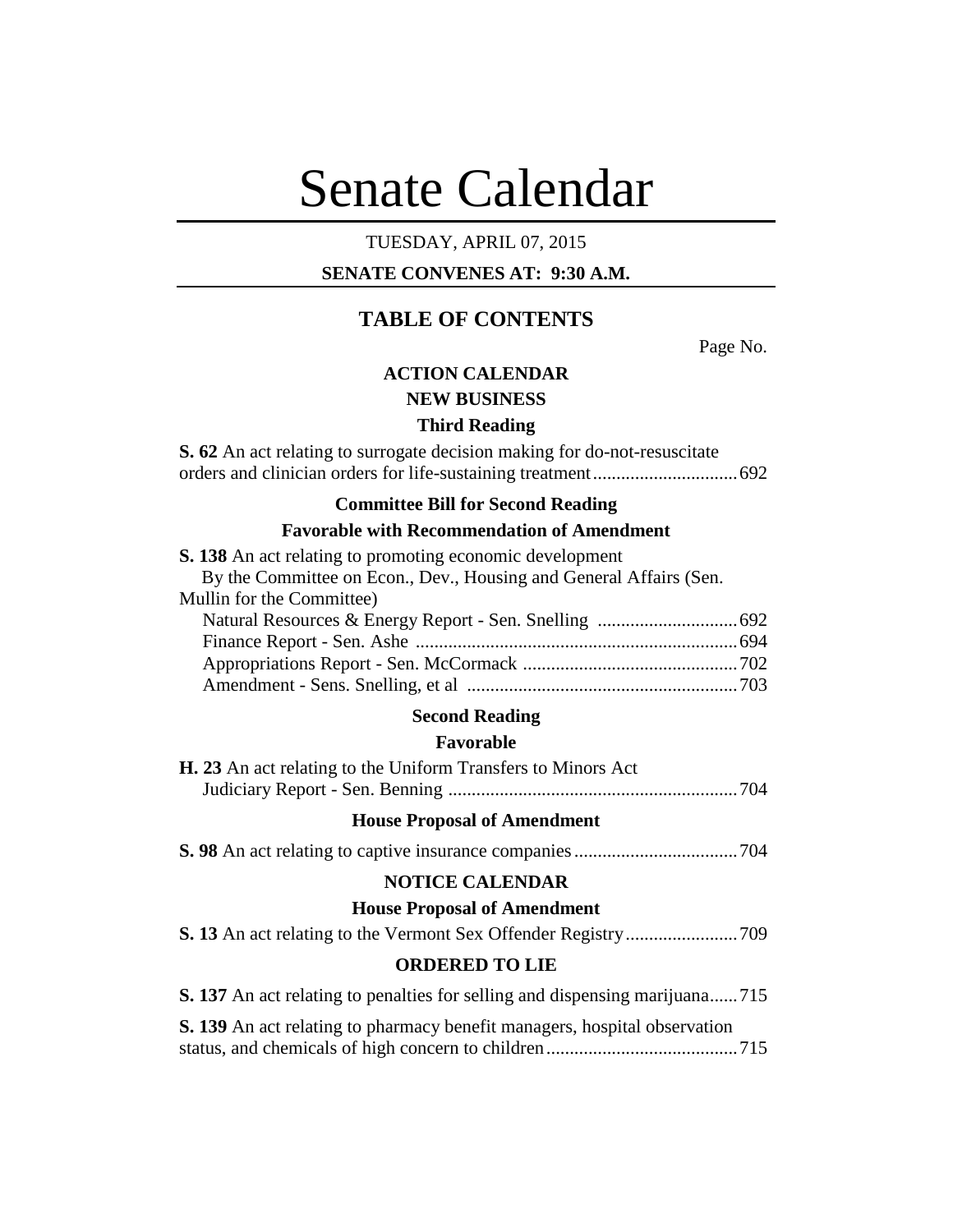#### **ORDERS OF THE DAY**

## **ACTION CALENDAR**

#### **NEW BUSINESS**

#### **Third Reading**

#### **S. 62.**

An act relating to surrogate decision making for do-not-resuscitate orders and clinician orders for life-sustaining treatment.

#### **Committee Bill for Second Reading**

#### **Favorable with Recommendation of Amendment**

#### **S. 138.**

An act relating to promoting economic development.

**By the Committee on Economic Development, Housing and General Affairs. (Senator Mullin for the Committee.)**

## **Reported favorably with recommendation of amendment by Senator Snelling for the Committee on Natural Resources and Energy.**

The Committee recommends that the bill be amended as follows:

First: By striking out Secs. 30–34 in their entirety and inserting in lieu thereof new Secs. 30–37 to read as follows:

Sec. 30. [Deleted.]

Sec. 31. [Deleted.]

Sec. 32. [Deleted.]

Sec. 33. ACT 250; IMPLEMENTATION OF SETTLEMENT PATTERNS **CRITERION** 

(a) The General Assembly finds that:

(1) 2014 Acts and Resolves No. 147, Sec. 2 amended 10 V.S.A. § 6086(a)(9)(L) (Criterion 9L) to become a settlement patterns criterion.

(2) Effective on October 17, 2014, the Board adopted a procedure to implement Criterion 9L (the Criterion 9L Procedure).

(b) The General Assembly determines that additional opportunity for public comment on the Criterion 9L Procedure, as well as additional education and improved guidance, would be beneficial in implementing the criterion.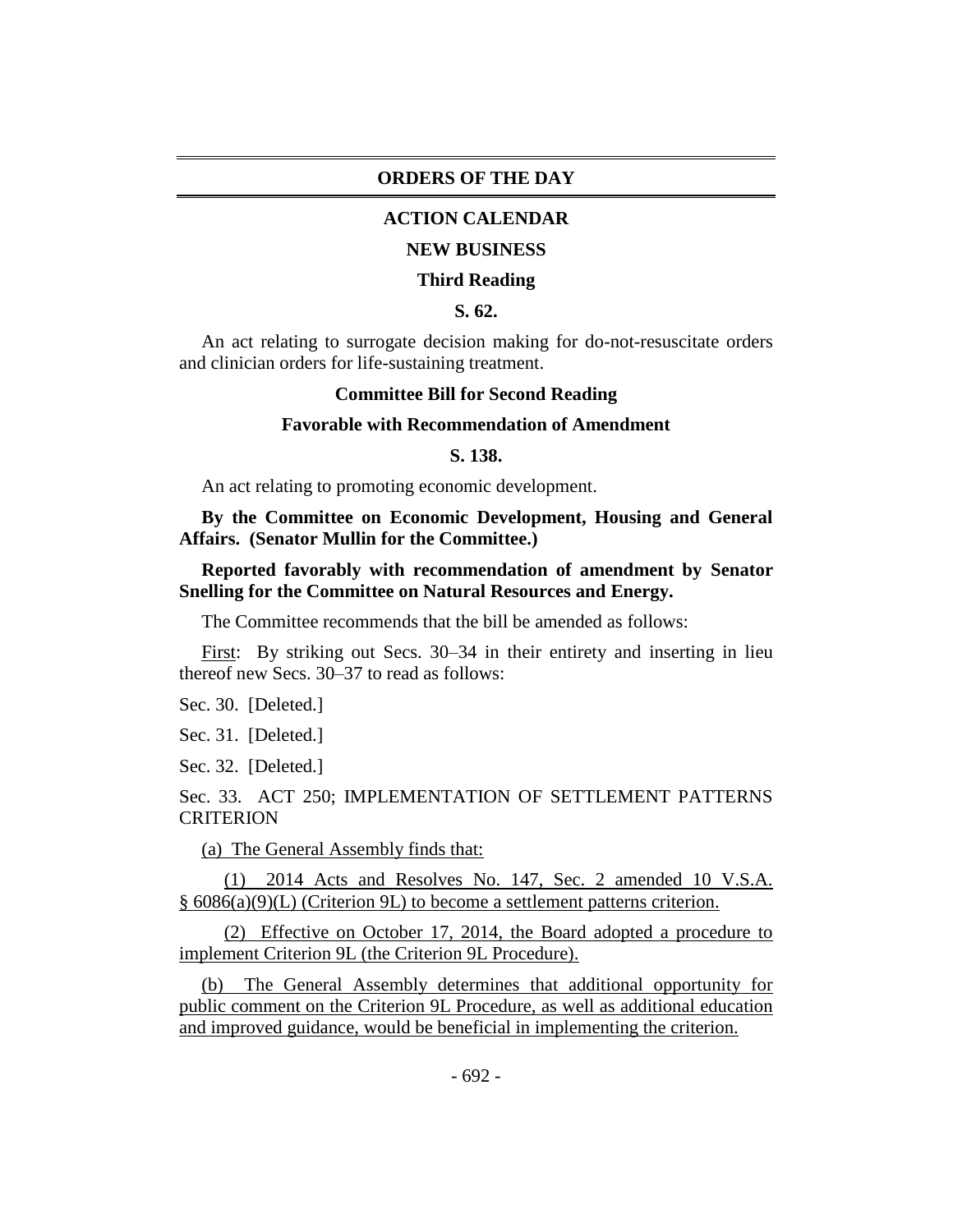(1) The Board shall review the Criterion 9L Procedure in full collaboration with ACCD and ANR.

(A) Prior to proposing any revisions, the Board shall solicit input from affected parties and the public, including planners, developers, municipalities, environmental advocacy organizations, regional planning commissions, regional development corporations, and business advocacy organizations such as State and regional chambers of commerce.

(B) If the Board makes revisions, it shall adopt them in the form of a procedure under 3 V.S.A. chapter 25.

(2) ACCD shall work with the NRB and ANR to develop outreach material on Criterion 9L, including illustrative examples of appropriate development design, and implement a training plan on the criterion for local elected officials, municipal boards, State and regional organizations and associations, environmental groups, consultants, and developers.

Sec. 34. [Deleted.]

Sec. 35. 24 V.S.A. § 4471(e) is amended to read:

(e) Vermont neighborhood Neighborhood development area. Notwithstanding subsection (a) of this section, a determination by an appropriate municipal panel shall not be subject to appeal if the determination is that a proposed residential development within a designated downtown development district, designated growth center, or designated Vermont neighborhood, or designated neighborhood development area seeking conditional use approval will not result in an undue adverse effect on the character of the area affected, as provided in under subdivision  $4414(3)(A)(ii)$ of this title.

Sec. 36. 10 V.S.A. § 6086(a)(9)(B) is amended to read:

(B) Primary agricultural soils. A permit will be granted for the development or subdivision of primary agricultural soils only when it is demonstrated by the applicant that, in addition to all other applicable criteria, either, the subdivision or development will not result in any reduction in the agricultural potential of the primary agricultural soils; or:

(i) the development or subdivision will not significantly interfere with or jeopardize the continuation of agriculture or forestry on adjoining lands or reduce their agricultural or forestry potential; and

(ii) except in the case of an application for a project located in a designated growth center area listed in subdivision  $6093(a)(1)$  of this title, there are no lands other than primary agricultural soils owned or controlled by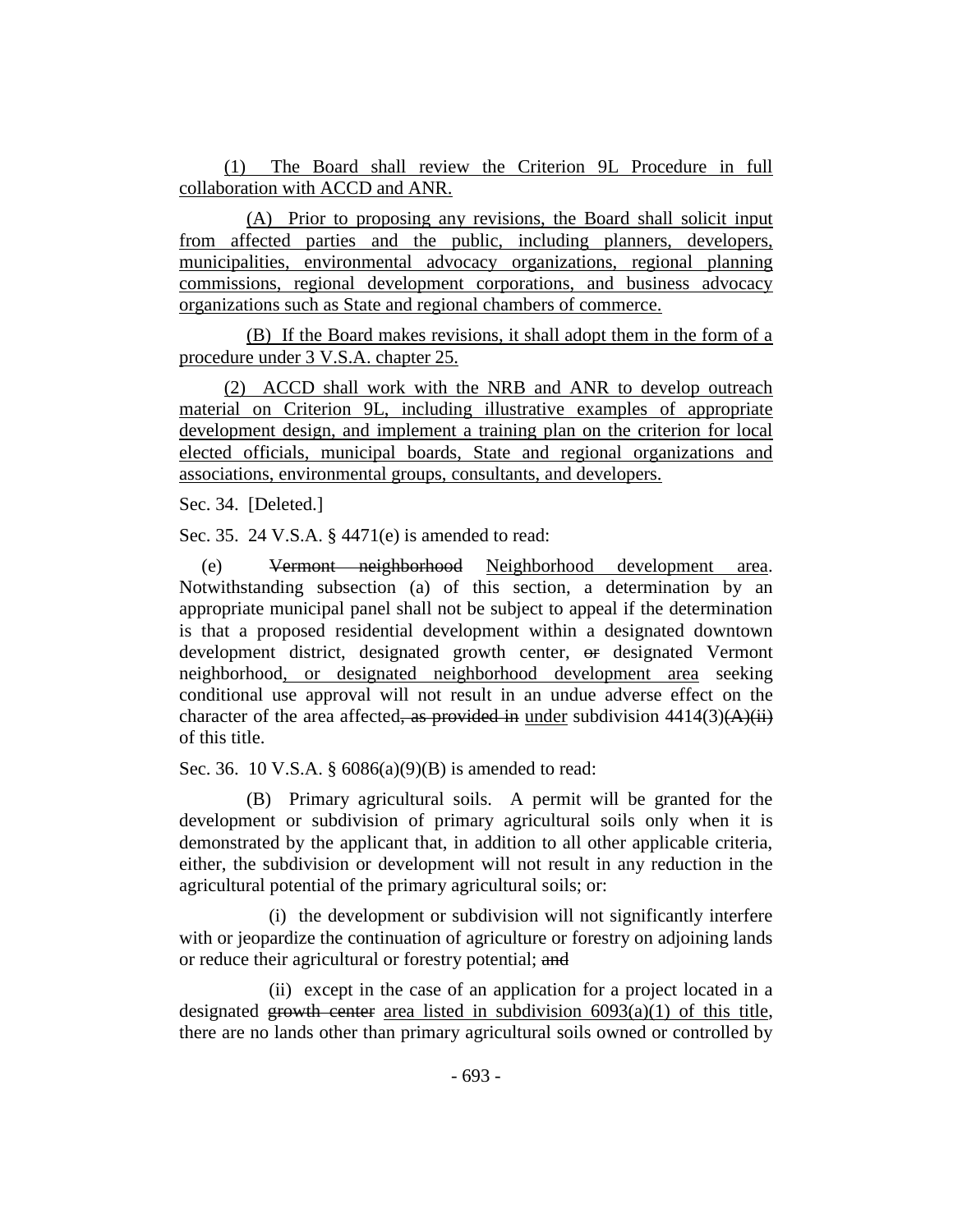the applicant which are reasonably suited to the purpose of the development or subdivision: and

(iii) except in the case of an application for a project located in a designated growth center area listed in subdivision  $6093(a)(1)$  of this title, the subdivision or development has been planned to minimize the reduction of agricultural potential of the primary agricultural soils through innovative land use design resulting in compact development patterns, so that the remaining primary agricultural soils on the project tract are capable of supporting or contributing to an economic or commercial agricultural operation; and

(iv) suitable mitigation will be provided for any reduction in the agricultural potential of the primary agricultural soils caused by the development or subdivision, in accordance with section 6093 of this title and rules adopted by the Natural Resources Board.

Sec. 37. 10 V.S.A. § 6310 is added to read:

#### § 6310. CONSERVATION EASEMENT HOLDER; NONMERGER

If a holder of a conservation easement is or becomes the owner in fee simple of property subject to the easement, the easement shall continue in effect and shall not be extinguished.

Second: After Sec. 37, by striking out "Sec. 35–39. [Reserved]" and inserting in lieu thereof the following: Secs. 38–39. [Reserved]

(Committee vote: 4-0-1)

## **Reported favorably with recommendation of amendment by Senator Ashe for the Committee on Finance.**

The Committee recommends that the bill be amended as follows:

First: By striking out Secs. 1–4 (Vermont employment growth incentive); 20 (angel investor tax credit; millennial enterprise zone tax credit); and 21 (down payment assistance program) in their entirety

Second: By striking out Secs. 50–57 (fortified wines) in their entirety and inserting in lieu thereof new Secs. 50–61 to read as follows:

Sec. 50. 7 V.S.A. § 2 is amended to read:

### § 2. DEFINITIONS

The following words as used in this title, unless a contrary meaning is required by the context, shall have the following meaning:

\* \* \*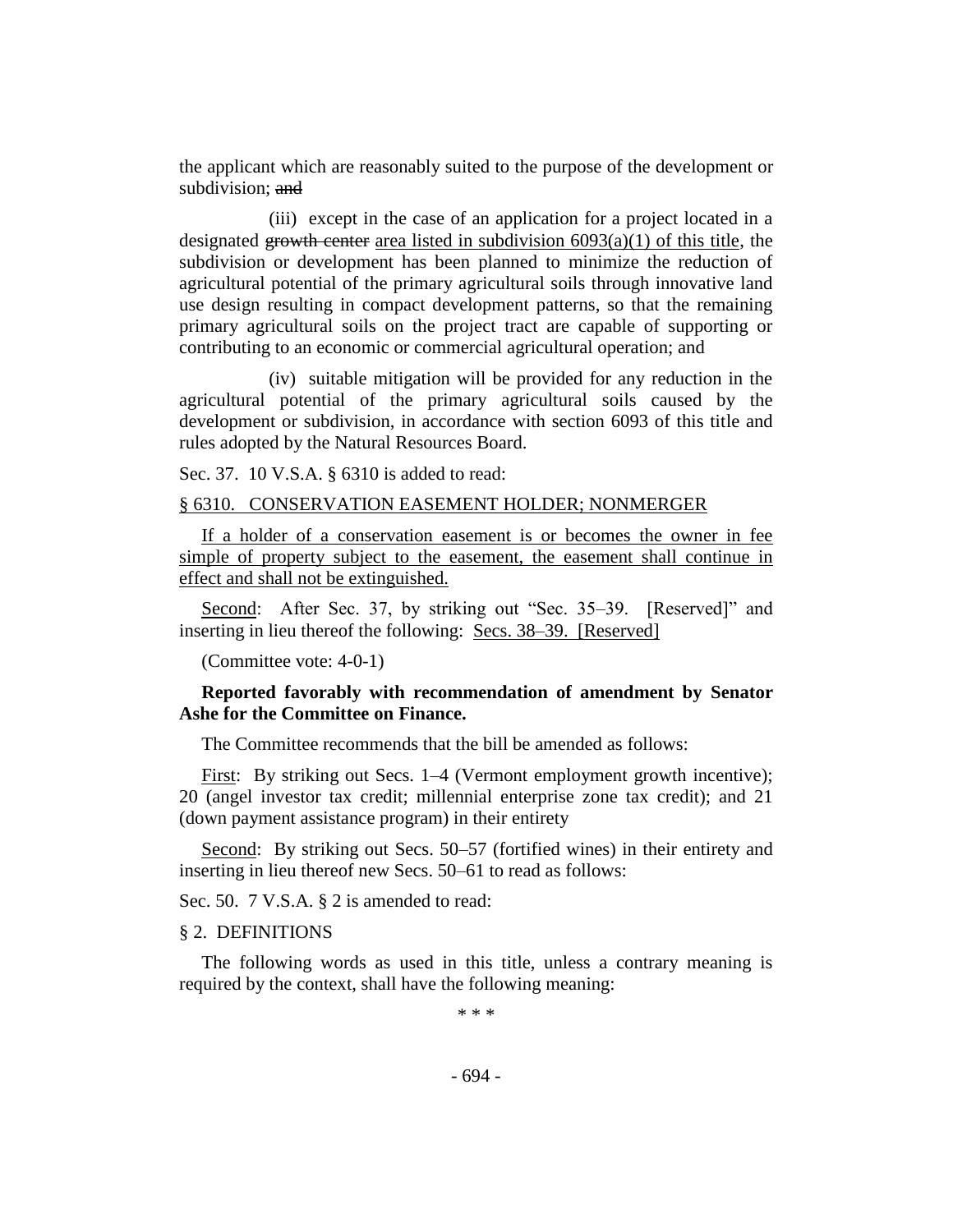(15) "Manufacturer's or rectifier's license": a license granted by the Liquor Control Board that permits the holder to manufacture or rectify spirituous liquors spirits or fortified wines for export and sale to the Liquor Control Board, or malt beverages and vinous beverages for export and sale to bottlers or wholesale dealers. This license permits a manufacturer of vinous beverages or fortified wines to receive from another manufacturer licensed in or outside this state State bulk shipments of vinous beverages to rectify with the licensee's own product, provided that the vinous beverages or fortified wines produced by a Vermont manufacturer may contain no more than 25 percent imported vinous beverage. The Liquor Control Board may grant to a licensed manufacturer or rectifier a first-class restaurant or cabaret license or first- and third-class restaurant or cabaret license permitting the licensee to sell alcoholic beverages to the public only at the manufacturer's premises, which, for the purposes of a manufacturer of malt beverages, includes up to two licensed establishments that are located on the contiguous real estate of the holder of the manufacturer's license, provided the manufacturer owns or has direct control over those establishments. A manufacturer of malt beverages who also holds a first-class restaurant or cabaret license may serve to a customer malt beverage by the glass, not to exceed eight glasses at one time and not to exceed four ounces in each glass. The Liquor Control Board may grant to a licensed manufacturer or a rectifier of malt beverages a second-class license permitting the licensee to sell alcoholic beverages to the public anywhere on the manufacturer's or rectifier's premises. A licensed manufacturer or rectifier of vinous beverages may serve, with or without charge, at an event held on premises of the licensee or the vineyard property, spirits and vinous and malt beverages, provided the licensee gives the Department written notice of the event, including details required by the Department, at least five days before the event. Any beverages not manufactured by the licensee and served at the event shall be purchased on invoice from a licensed manufacturer or wholesale dealer or the Liquor Control Board.

(19) "Second-class license": a license granted by the control commissioners permitting the licensee to export malt or vinous beverages and to sell malt or vinous beverages to the public for consumption off the premises for which the license is granted. The Liquor Control Board may grant a second-class licensee a fortified wine permit that permits the licensee to export and to sell fortified wines to the public for consumption off the licensed premises.

\* \* \*

(20) "Spirits" or "spirituous liquors": beverages that contain more than one percent of alcohol obtained by distillation, by chemical synthesis, or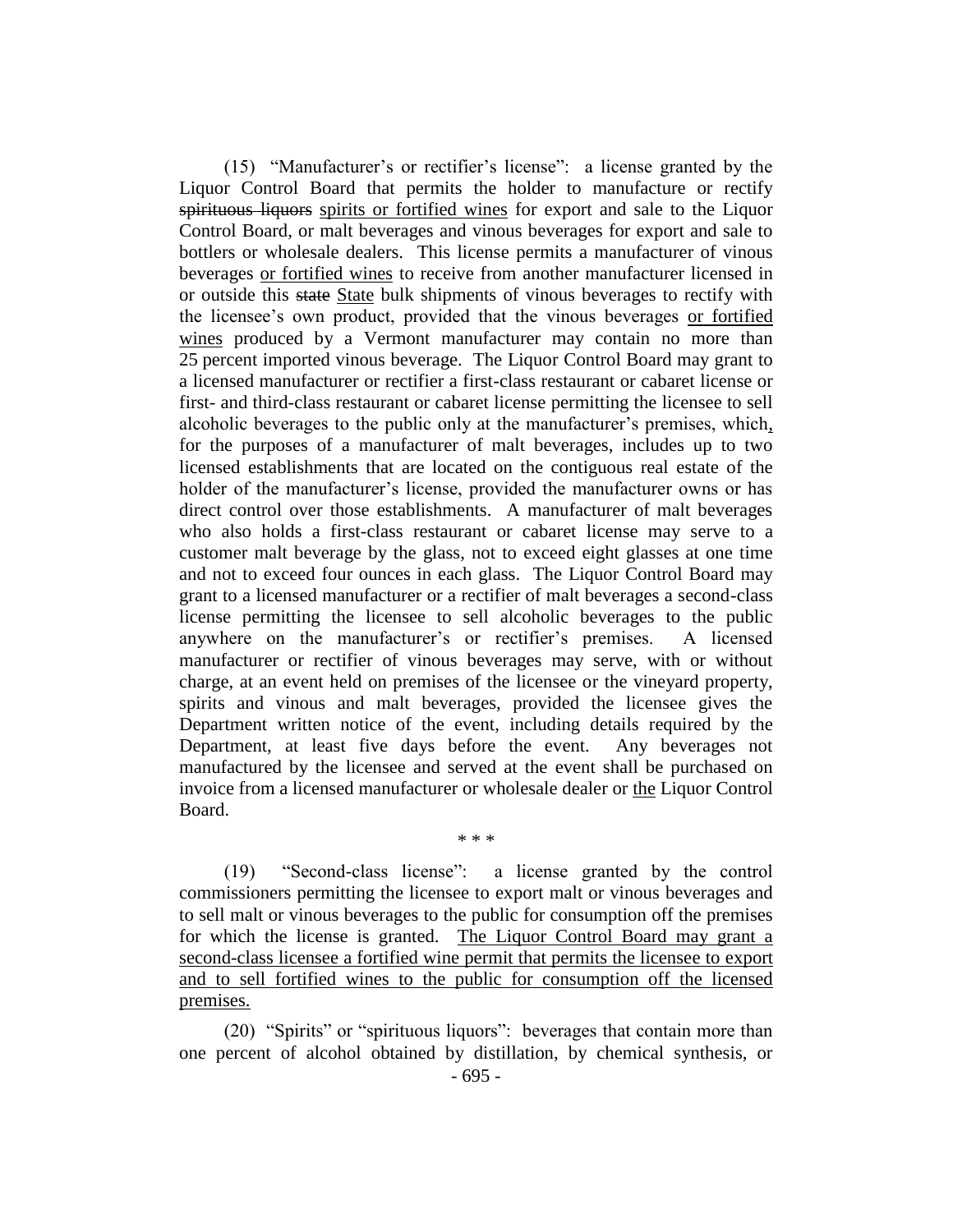through concentration by freezing; and vinous beverages containing more than 16 23 percent of alcohol; and all vermouths of any alcohol content; malt beverages containing more than 16 percent of alcohol or more than six percent of alcohol if the terminal specific gravity thereof is less than 1.009; in each case measured by volume at 60 degrees Fahrenheit.

\* \* \*

(22) "Third-class license": a license granted by the Liquor Control Board permitting the licensee to sell spirituous liquors spirits and fortified wines for consumption only on the premises for which the license is granted.

(23) "Vinous beverages": all fermented beverages of any name or description manufactured or obtained for sale from the natural sugar content of fruits, or other agricultural product, containing sugar, the alcoholic content of which is not less than one percent nor more than 16 percent by volume at 60 degrees Fahrenheit, except that all vermouths shall be purchased and retailed by and through the Liquor Control Board as authorized in chapters 5 and 7 of this title.

\* \* \*

(28) "Fourth-class license" or "farmers' market license": the license granted by the Liquor Control Board permitting a manufacturer or rectifier of malt or beverages, vinous beverages, fortified wines, or spirits to sell by the unopened container and distribute, by the glass, with or without charge, beverages manufactured by the licensee. No more than a combined total of ten fourth-class and farmers' market licenses may be granted to a licensed manufacturer or rectifier. At only one fourth-class license location, a manufacturer or rectifier of vinous beverages, malt beverages, fortified wines, or spirits may sell by the unopened container and distribute by the glass, with or without charge, vinous beverages, malt beverages, fortified wines, or spirits produced by no more than five additional manufacturers or rectifiers, provided these beverages are purchased on invoice from the manufacturer or rectifier. A manufacturer or rectifier of vinous beverages, malt beverages, fortified wines, or spirits may sell its product to no more than five additional manufacturers or rectifiers. A fourth-class licensee may distribute by the glass no more than two ounces of malt or vinous beverage with a total of eight ounces to each retail customer and no more than one-quarter ounce of spirits or fortified wine with a total of one ounce to each retail customer for consumption on the manufacturer's premises or at a farmers' market. A farmers' market license is valid for all dates of operation for a specific farmers' market location.

\* \* \*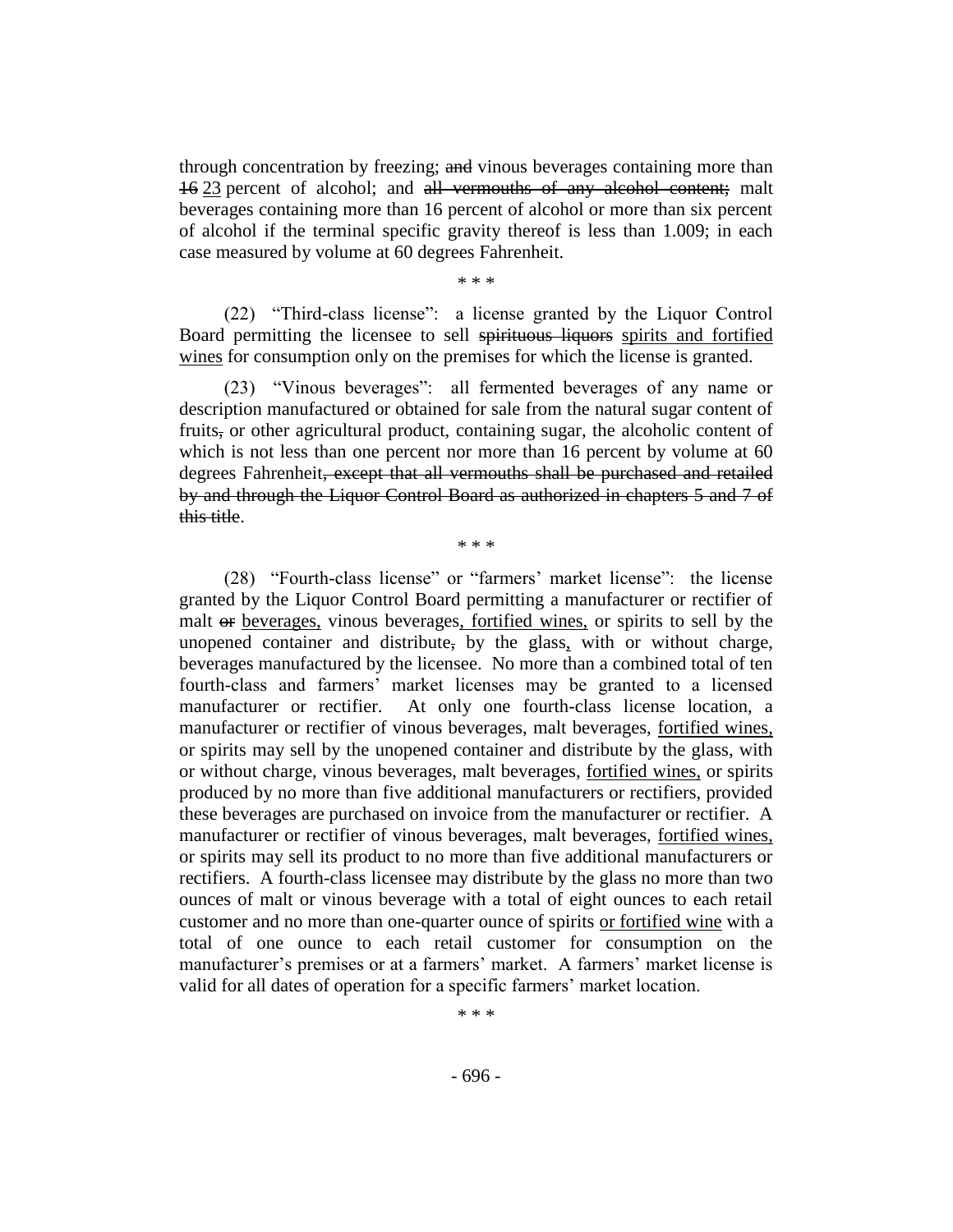(38) "Fortified wines": vinous beverages, including those to which spirits have been added during manufacture, containing at least 16 percent alcohol but no more than 23 percent alcohol by volume at 60 degrees Fahrenheit, and all vermouths containing no more than 23 percent alcohol by volume at 60 degrees Fahrenheit.

Sec. 51. 7 V.S.A. § 104 us amended to read:

#### § 104. DUTIES; AUTHORITY TO RESOLVE ALLEGED VIOLATIONS

The Board shall have supervision and management of the sale of spirituous liquors spirits and fortified wines within the State in accordance with the provisions of this title, and through the Commissioner of Liquor Control shall:

\* \* \*

Sec. 52. 7 V.S.A. § 107 is amended to read:

§ 107. DUTIES OF COMMISSIONER OF LIQUOR CONTROL

The commissioner of liquor control Commissioner of Liquor Control shall:

\* \* \*

(2) Make regulations subject to the approval of the board Board governing the hours during which such agencies shall be open for the sale of spirituous liquors, spirits and fortified wines and governing the qualifications and, deportment, and salaries of the agencies' employees therein and the salaries thereof.

(3) Make regulations subject to the approval of the board Board governing:

 $(A)$  the prices at which spirituous liquors spirits shall be sold in such by local agencies, and the method of for their delivery thereof, and the quantities of spirituous liquors to spirits that may be sold to any one person at any one time; and

(B) the minimum prices at which fortified wines shall be sold by local agencies and second-class licensees that hold fortified wine permits, the method for their delivery, and the quantities of fortified wines that may be sold to any one person at any one time.

(4) Supervise the quantities and qualities of spirituous liquor spirits and fortified wines to be kept as stock in such local agency agencies and make regulations subject to the approval of the board Board regarding the filling of requisitions therefor on the commissioner of liquor control Commissioner of Liquor Control.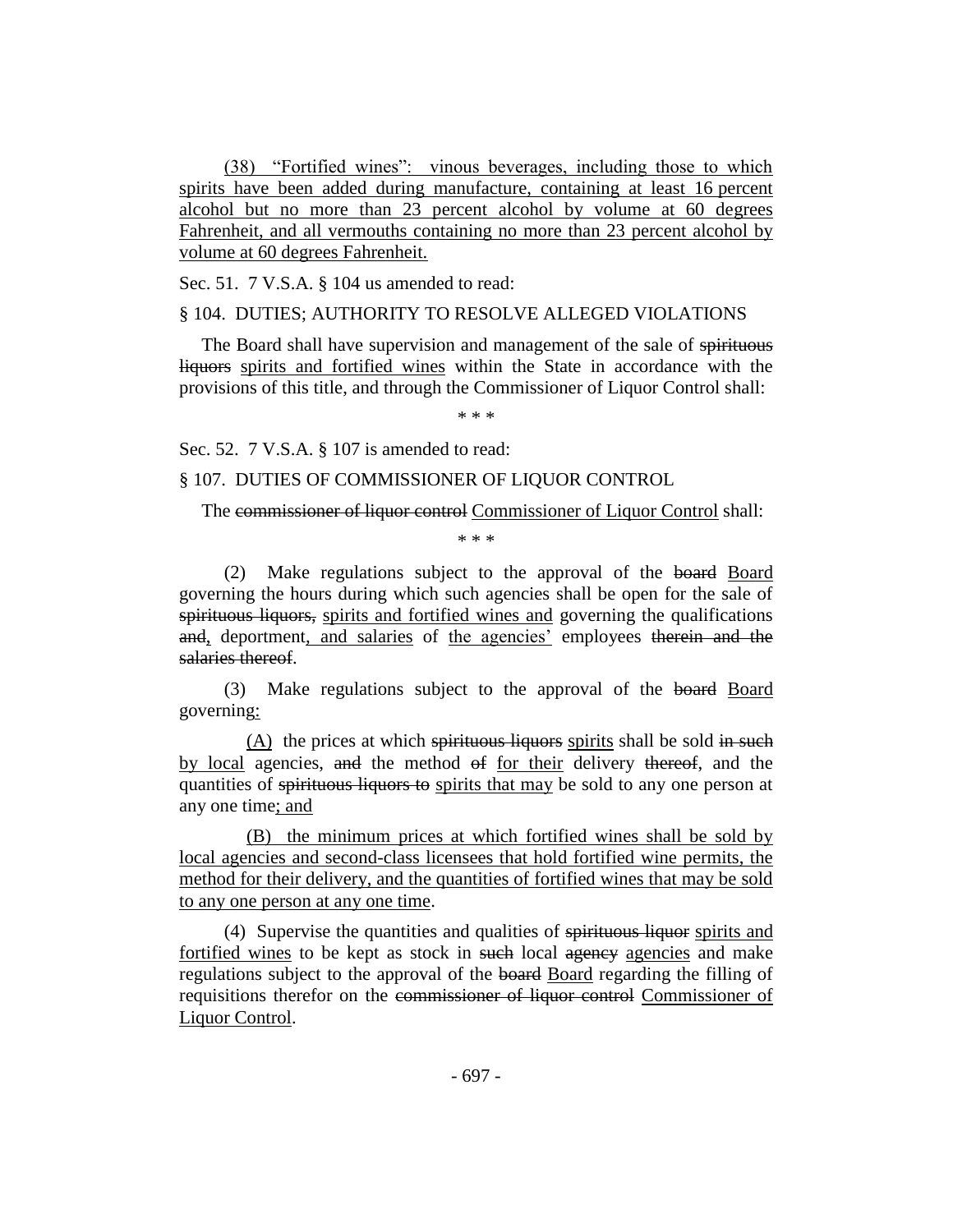(5) Purchase through the commissioner of buildings and general services spirituous liquors Commissioner of Buildings and General Services spirits and fortified wines for and in behalf of the liquor control board Liquor Control Board, supervise the storage thereof and the distribution to local agencies, druggists and, licensees of the third class, and holders of fortified wine permits, and make regulations subject to the approval of the board Board regarding the sale and delivery from such the central storage plant.

\* \* \*

#### Sec. 53. 7 V.S.A. § 110 is amended to read:

## § 110. SPECIAL BRANDS; PURCHASE BY COMMISSIONER OF LIQUOR CONTROL

If any person shall desire to purchase any class, variety, or brand of spirituous liquor spirits or fortified wine which any local agency or fortified wine permit holder does not have in stock, the commissioner of liquor control Commissioner of Liquor Control shall order the same through the commissioner of buildings and general services Commissioner of Buildings and General Services upon the payment of a reasonable deposit by the purchaser in such proportion of the approximate cost of the order as shall be prescribed by the regulations of the liquor control board Liquor Control Board.

Sec. 54. 7 V.S.A. § 112 is amended to read:

#### § 112. LIQUOR CONTROL FUND

The liquor control fund Liquor Control Fund is hereby established. It shall consist of all receipts from the sale of spirits, fortified wines, and other items by the department of liquor control Department of Liquor Control; fees paid to the department of liquor control Department of Liquor Control for the benefit of the department Department; all other amounts received by the department of liquor control Department of Liquor Control for its benefit; and all amounts which that are from time to time appropriated to the department of liquor control Department of Liquor Control.

Sec. 55. 7 V.S.A. § 222 is amended to read:

## § 222. FIRST- AND SECOND-CLASS LICENSES, GRANTING OF; SALE TO MINORS; CONTRACTING FOR FOOD SERVICE

With the approval of the Liquor Control Board, the control commissioners may grant the following licenses to a retail dealer for the premises where the dealer carries on business the following:

\* \* \*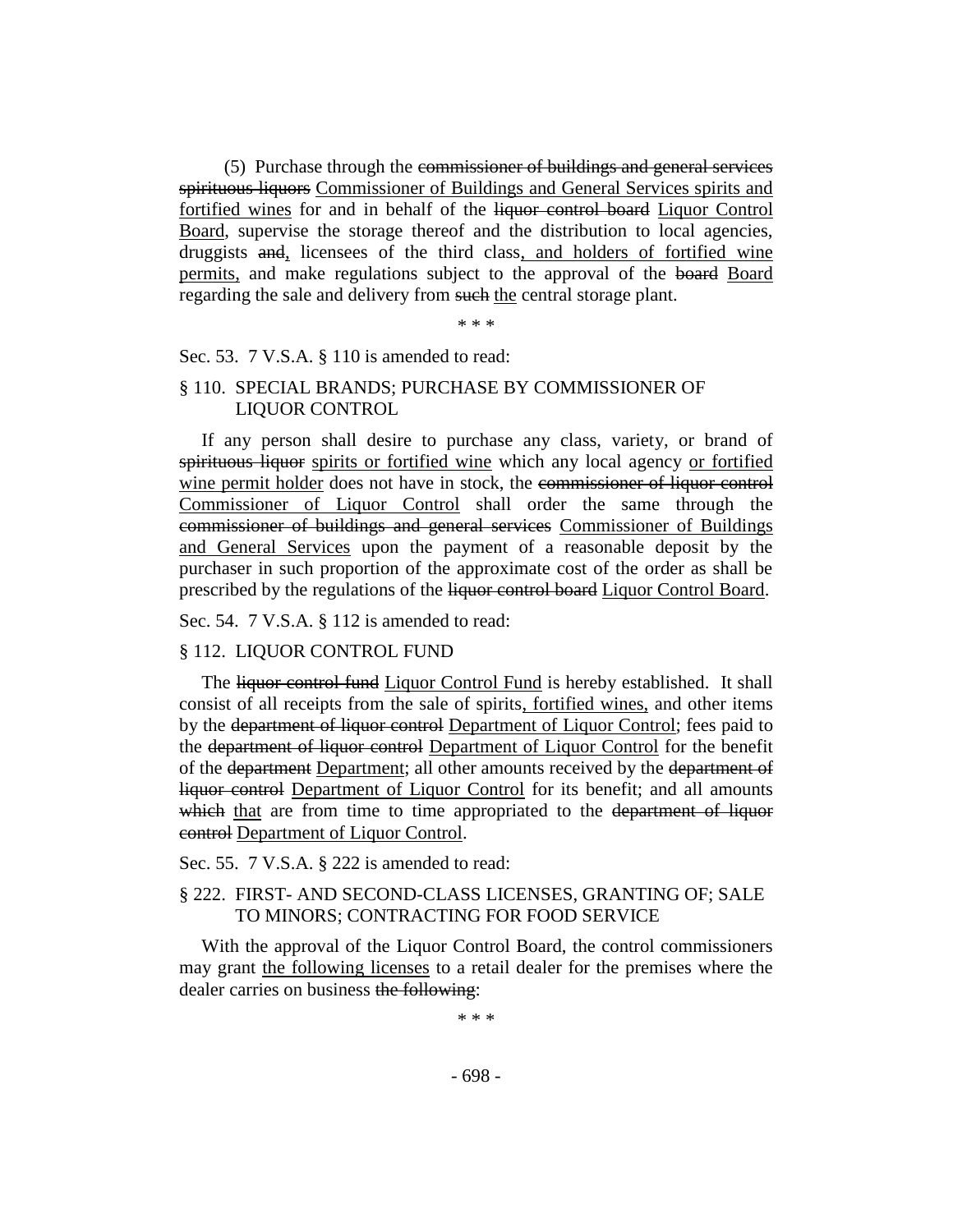(2) Upon making application and, paying the license fee provided in section 231 of this title, and upon satisfying the Board that such premises are leased, rented, or owned by the retail dealer and are a safe, sanitary, and proper place from which to sell malt and vinous beverages, a second-class license for the premises where such dealer shall carry on the business, which shall authorize such dealer to export malt and vinous beverages, and to sell malt and vinous beverages to the public from such premises for consumption off the premises and upon satisfying the Board that such premises are leased, rented, or owned by such retail dealers and are safe, sanitary, and a proper place from which to sell malt and vinous beverages. A retail dealer carrying on business in more than one place shall be required to acquire a second-class license for each place where he or she shall so sell the retail dealer sells malt and vinous beverages. No malt or vinous beverages shall be sold by a second-class licensee to a minor.

\* \* \*

(5)(A) The holder of a first-class license may serve a sampler flight of up to 32 ounces in the aggregate of malt beverages to a single customer at one time.

(B) The holder of a first-class license may serve a sampler flight of up to 12 ounces in the aggregate of vinous beverages to a single customer at one time.

(C) The holder of a third-class license may serve a sampler flight of up to four ounces in the aggregate of spirituous liquors spirits or fortified wines to a single customer at one time.

(6) The Liquor Control Board may grant a fortified wine permit to a second-class licensee if the licensee files an application accompanied by the license fee as provided in section 231 of this title. The holder of a fortified wine permit may sell fortified wines to the public from the licensed premises for consumption off the premises. The Liquor Control Board shall issue no more than 150 fortified wine permits in any single year. The holder of a fortified wine permit shall purchase all fortified wines to be offered for sale to the public pursuant to the permit through the Liquor Control Board at a price equal to no more than 75 percent of the current retail price for the fortified wine established by the Commissioner pursuant to subdivision  $107(3)(B)$  of this title.

Sec. 56. 7 V.S.A. § 224 is amended to read:

§ 224. THIRD CLASS THIRD-CLASS LICENSES; OPEN CONTAINERS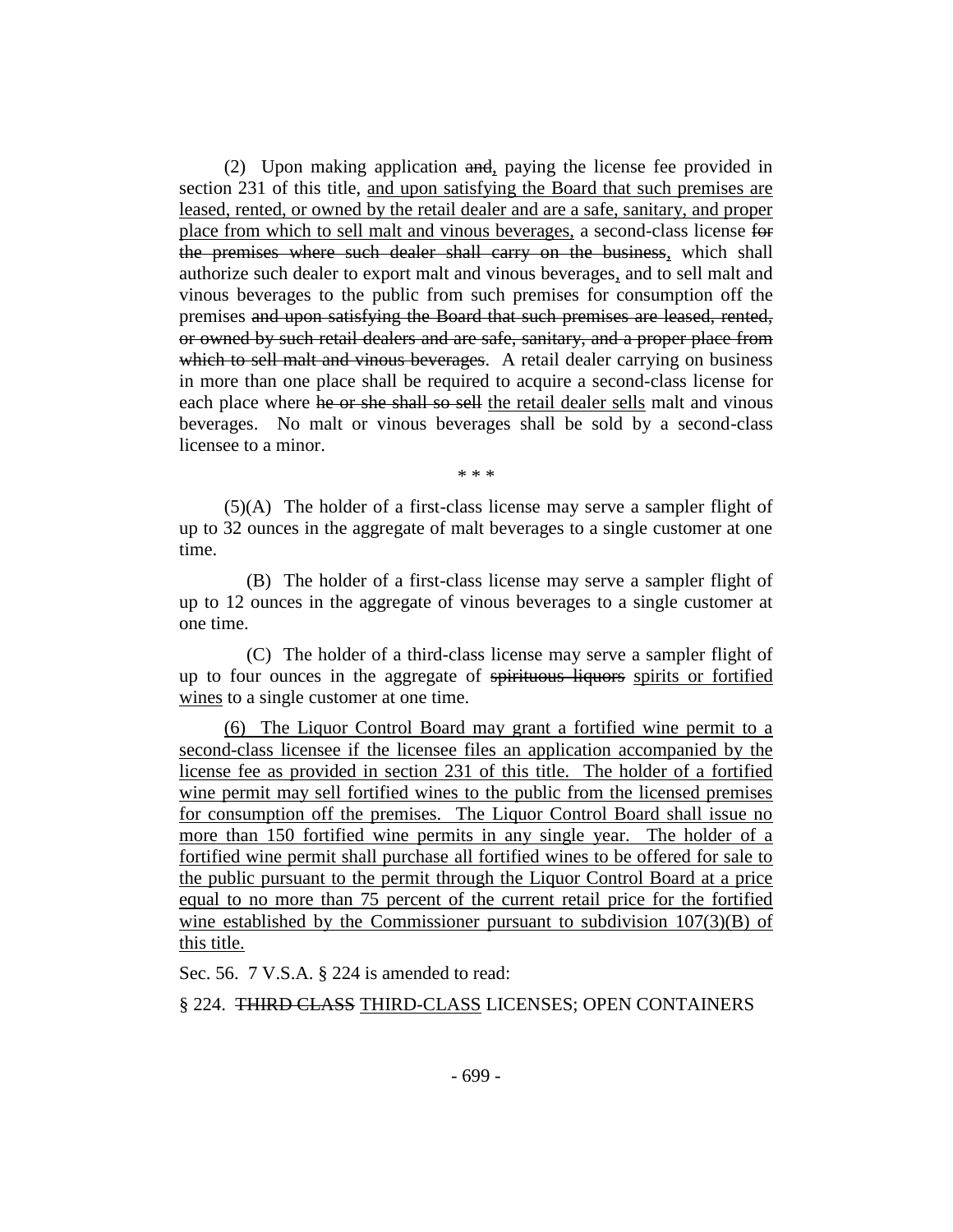(a) The liquor control board Liquor Control Board may grant to a person who operates a hotel, restaurant, cabaret, or club a license of the third class if the person files an application accompanied by the license fee as provided in section 231 of this title for the premises in which the business of the hotel, restaurant, cabaret, or club is carried on. The holder of a third class third-class license may sell spirituous liquors spirits and fortified wines for consumption only on the premises covered by the license. The applicant for a third class third-class license shall satisfy the liquor control board Liquor Control Board that the applicant is the bona fide owner or lessee of the premises and that the premises are operated for the purpose covered by the license.

\* \* \*

(c) A person who holds a third class third-class license shall purchase from the liquor control board Liquor Control Board all spirituous liquors spirits and fortified wines dispensed in accordance with the provisions of the third class third-class license and this title.

Sec. 57. 7 V.S.A. § 225 is amended to read:

#### § 225. EDUCATIONAL SAMPLING EVENT PERMIT

(a) The liquor control board Liquor Control Board may grant an educational sampling event permit to a person to conduct an event that is open to the public and at which malt beverages, vinous beverages, fortified wines, or spirituous liquors spirits, or all three four are served only for the purposes of marketing and educational sampling, provided the event is also approved by the local licensing authority. At least 15 days prior to the event, an applicant shall submit an application to the department Department in a form required by the department Department. The application shall include a list of the alcoholic beverages to be acquired for sampling at the event, and the application shall be accompanied by a fee in the amount required pursuant to section 231 of this title. No more than four educational sampling event permits shall be issued annually to the same person. An educational sampling event permit shall be valid for no more than four consecutive days. The permit holder shall assure ensure all the following:

\* \* \*

(b) An educational sampling event permit holder:

\* \* \*

(2) May transport malt beverages, vinous beverages, fortified wines, and spirituous liquors spirits to the event site, and those beverages may be served at the event by the permit holder or the holder's employees, volunteers, or representatives of a manufacturer, bottler, or importer participating in the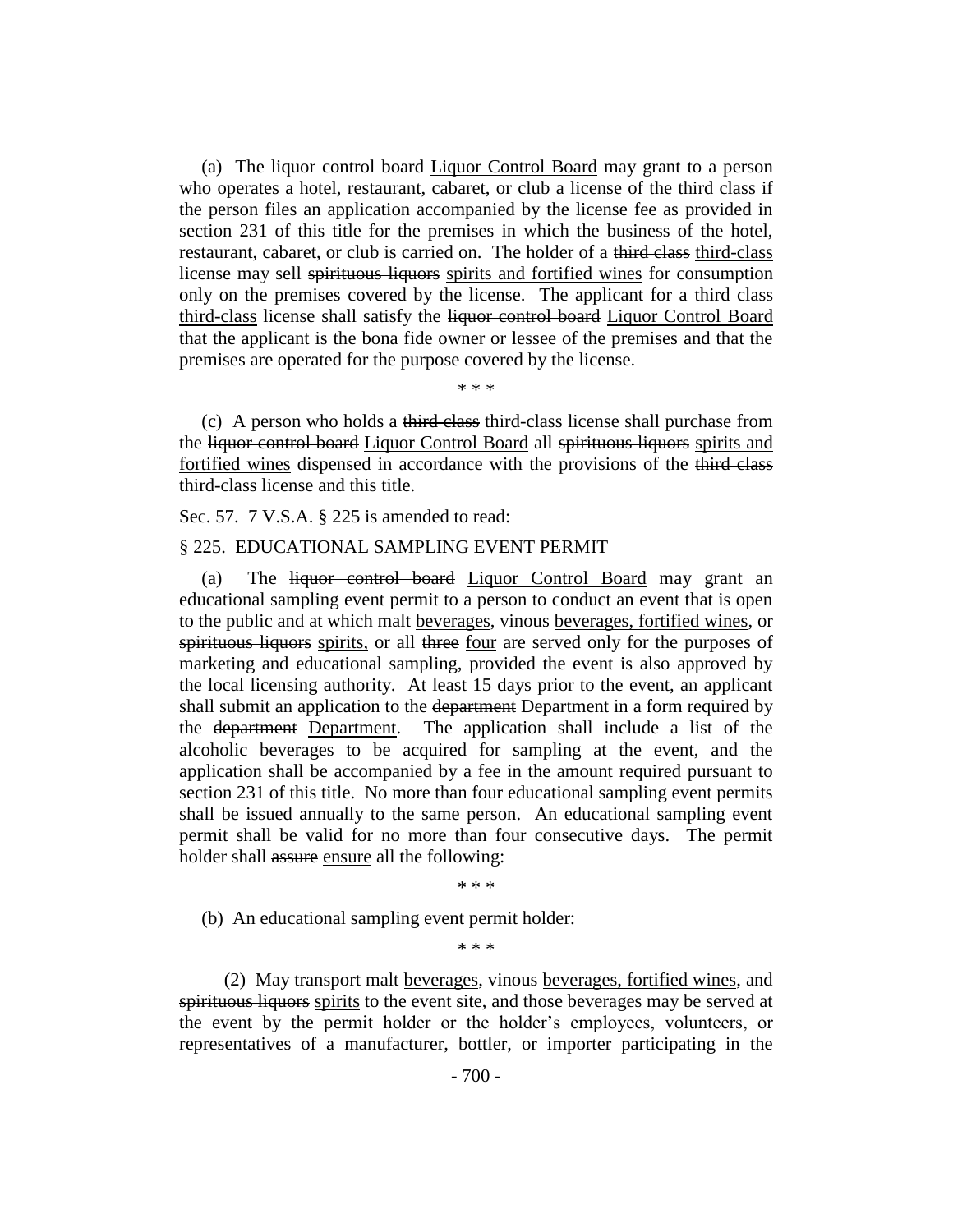event, provided they meet the server age and training requirements under this chapter.

(3) [Deleted.] [Repealed.]

\* \* \*

(d) Taxes for the alcoholic beverages served at the event shall be paid as follows:

\* \* \*

(3) Spirituous liquors: \$19.80 per gallon served.

(4) Fortified wines: \$19.80 per gallon served.

Sec. 58. 7 V.S.A. § 231 is amended to read:

§ 231. FEES FOR LICENSES AND PERMITS; DISPOSITION OF FEES

(a) The following fees shall be paid:

\* \* \*

(23) For a fortified wine permit, \$100.00.

\* \* \*

Sec. 59. 7 V.S.A. § 422 is amended to read:

§ 422. TAX ON SPIRITUOUS LIQUOR

(a) A tax is assessed on the gross revenue on from the retail sale of spirituous liquor spirits and fortified wines in the State of Vermont, including fortified wine, sold by the Liquor Control Board, or sold by the retail sale of spirits and fortified wines in Vermont by a manufacturer or rectifier of spirituous liquor spirits or fortified wines, in accordance with the provisions of this title. The tax shall be at the following rates based on the gross revenue of the retail sales by the seller in the current year:

(1) if the gross revenue of the seller is \$500,000.00 or lower, the rate of tax is five percent;

(2) if the gross revenue of the seller is between \$500,000.00 and \$750,000.00, the rate of tax is \$25,000.00 plus 10 percent of the gross revenues over \$500,000.00;

(3) if the gross revenue of the seller is  $\alpha$  over \$750,000.00 or more, the rate of tax is 25 percent.

\* \* \*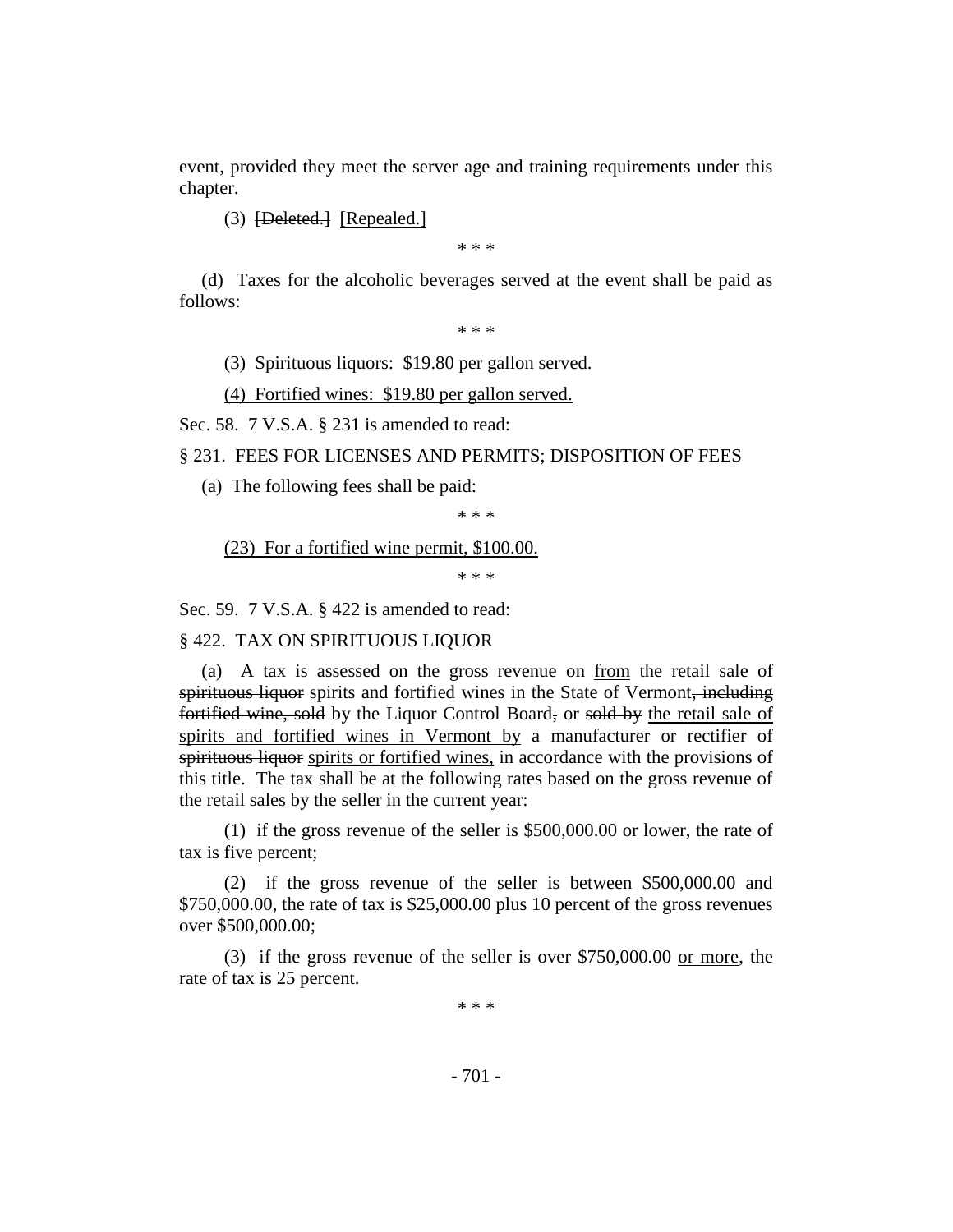#### Sec. 60. STATUTORY REVISION

The Legislative Council, in its statutory revision capacity pursuant to 2 V.S.A. § 424, is authorized to correct instances of the words "spirituous liquors" and "spirits" appearing in Title 7 of the Vermont Statutes Annotated to "spirits and fortified wines" as necessary to implement the intent of the revisions to 7 V.S.A. § 2 in this act.

\* \* \*

#### Sec. 61. STUDY; REPORT

(a) On or before January 15, 2018, the Commissioner of Liquor Control, in consultation with the holders of second-class licenses and fortified wine permits, shall evaluate whether the number of fortified wine permits issued pursuant to 7 V.S.A. § 222 is sufficient, and how the issuance of fortified wine permits has affected the sales of fortified wines in Vermont and the variety of fortified wines available to Vermont consumers.

(b) The Commissioner of Liquor Control shall report to the House Committee on General, Housing and Military Affairs and the Senate Committee on Economic Development, Housing and General Affairs regarding his or her findings on or before January 15, 2018. The Commissioner's report shall include a recommendation regarding the appropriate number of fortified wine permits to be issued pursuant to 7 V.S.A. § 222.

Third: By striking out Sec. 100 (effective dates) in its entirety and inserting in lieu thereof a new Sec. 100 to read as follows:

## Sec. 100. EFFECTIVE DATE

This act shall take effect on July 1, 2015.

And by renumbering the remaining sections and any internal crossreferences to be numerically correct.

(Committee vote: 6-0-1)

## **Reported favorably with recommendation of amendment by Senator McCormack for the Committee on Appropriations.**

The Committee recommends that the bill be amended by striking out Sec. 40 (tourism and marketing initiative) in its entirety.

(Committee vote: 6-0-1)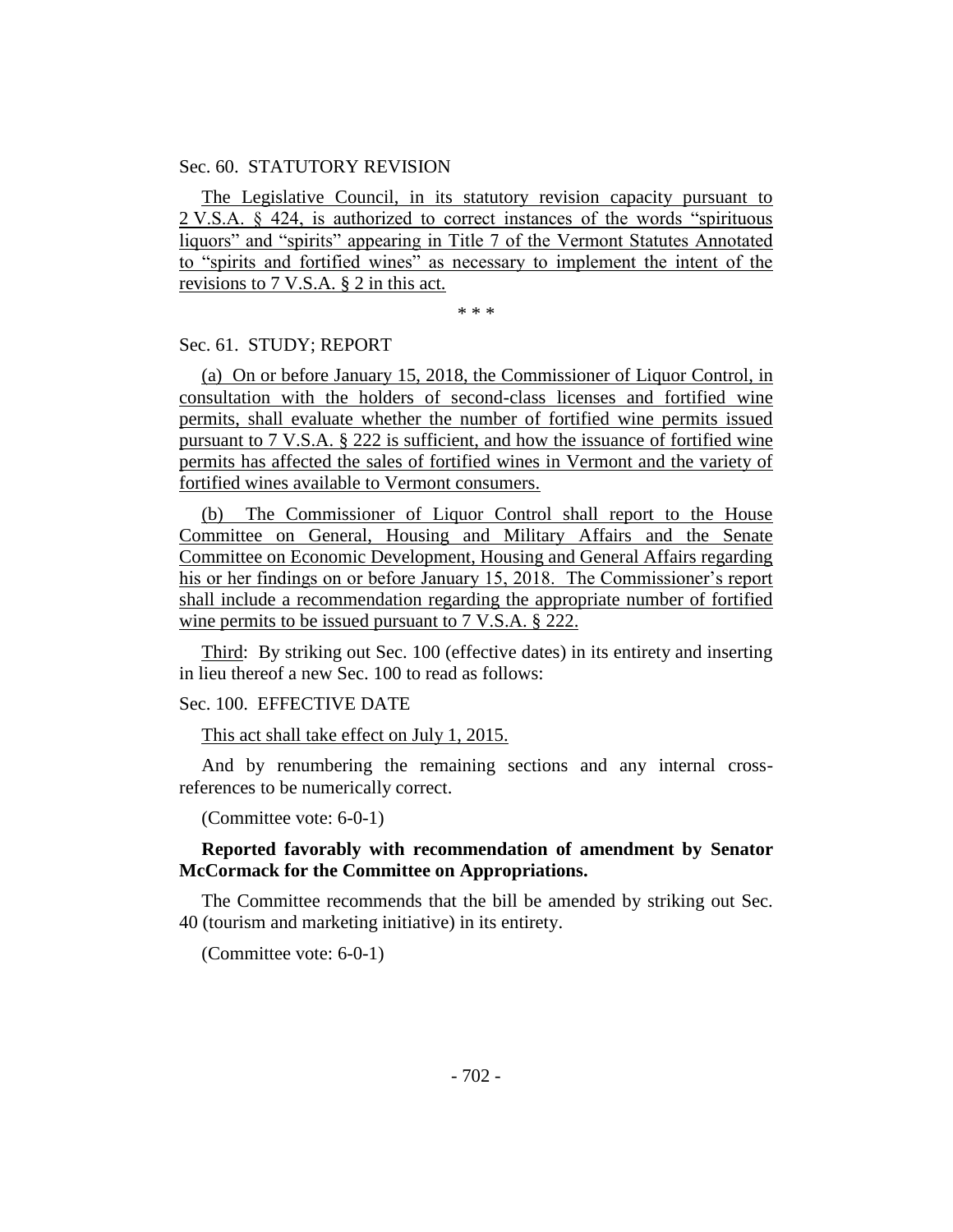# **Amendment to the recommendation of amendment of the Committee on Natural Resources & Energy to S. 138 to be offered by Senators Snelling, Balint, Baruth, Bray, Campion, Cummings, MacDonald, Mullin, and Rodgers**

Senators Snelling, Balint, Baruth, Bray, Campion, Cummings, MacDonald, Mullin, and Rodgers, move to amend the recommendation of amendment of the Committee on Natural Resources & Energy by striking out Sec. 33 in its entirety and inserting in lieu thereof a new Sec. 33 to read as follows:

## Sec. 33. ACT 250; IMPLEMENTATION OF SETTLEMENT PATTERNS **CRITERION**

(a) The General Assembly finds that:

(1) 2014 Acts and Resolves No. 147, Sec. 2 amended 10 V.S.A. § 6086(a)(9)(L) (Criterion 9L) to become a settlement patterns criterion. The purpose of the amendment was to guide and accomplish coordinated, efficient, and economic development in the State that is consistent with Vermont's historic settlement pattern of compact centers separated by rural countryside.

(2) Effective on October 17, 2014, the Natural Resources Board (NRB) adopted a procedure to implement Criterion 9L (the Criterion 9L Procedure).

(b) The General Assembly determines that additional opportunity for public comment on the Criterion 9L Procedure, as well as additional education and improved guidance, would be beneficial in implementing the criterion.

(1) The NRB shall review the Criterion 9L Procedure in full collaboration with the Agency of Commerce and Community Development (ACCD) and the Agency of Natural Resources (ANR).

(A) As part of this review, the NRB shall solicit input from affected parties and the public, including planners, developers, municipalities, environmental advocacy organizations, regional planning commissions, regional development corporations, and business advocacy organizations such as State and regional chambers of commerce.

(B) Based on this review, the NRB shall adopt revisions in the form of a procedure under 3 V.S.A. chapter 25.

(2) ACCD shall work with the NRB and ANR to develop outreach material on Criterion 9L, including illustrative examples of appropriate development design, and implement a training plan on the criterion for local elected officials, municipal boards, State and regional organizations and associations, environmental groups, consultants, and developers.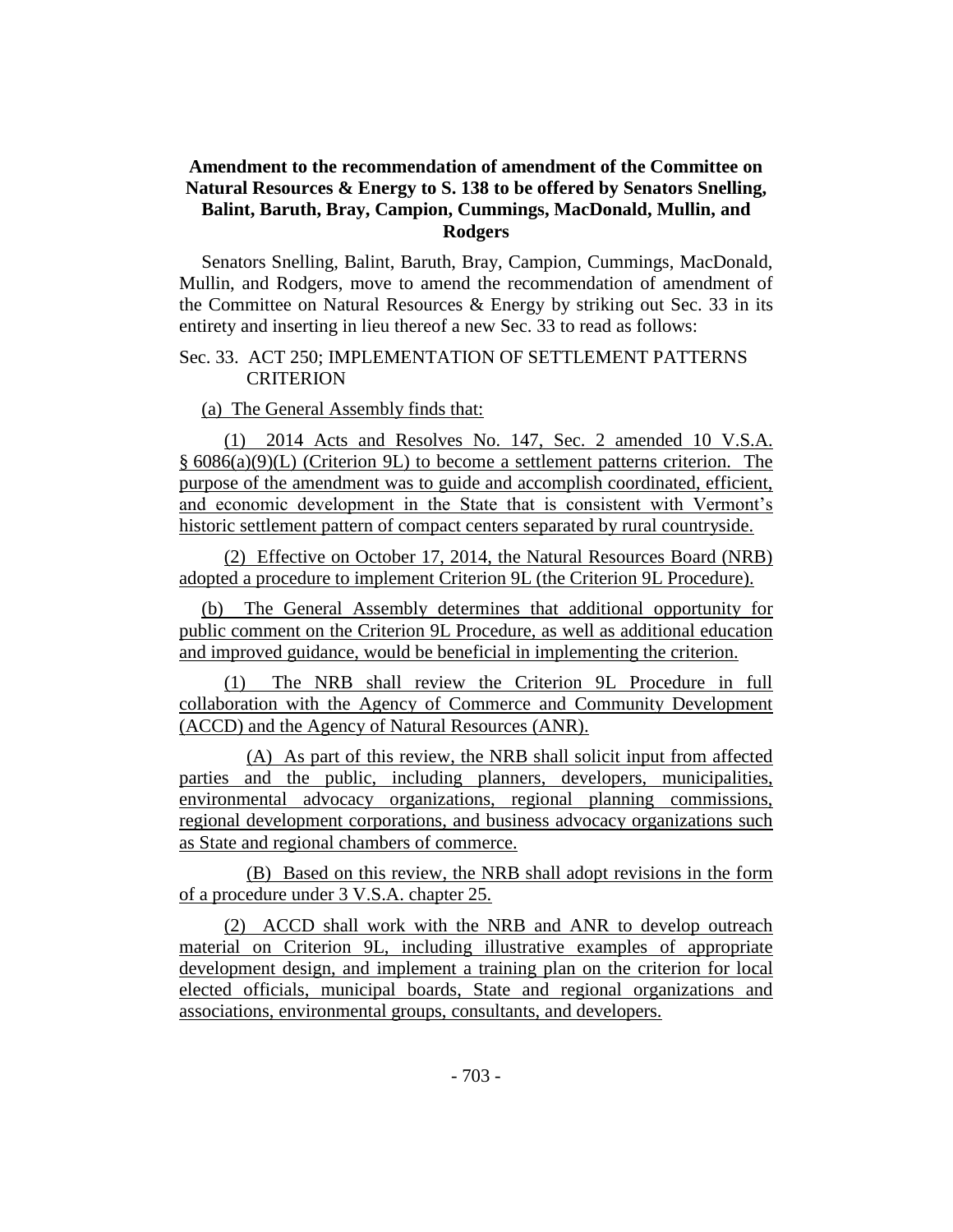#### **Second Reading**

#### **Favorable**

## **H. 23.**

An act relating to the Uniform Transfers to Minors Act.

## **Reported favorably by Senator Benning for the Committee on Judiciary.**

(Committee vote: 5-0-0)

(For House amendments, see House Journal of February 3, 2015, page 104)

#### **House Proposal of Amendment**

#### **S. 98.**

An act relating to captive insurance companies.

The House proposes to the Senate to amend the bill as follows:

First: In Sec. 2, 8 V.S.A. § 6004, subsection (c), after the first sentence, by inserting the following: The Commissioner shall issue a bulletin defining "marketable securities" for the purpose of this subsection.

Second: By adding Sec. 6 to read as follows:

Sec. 6. 8 V.S.A. § 6036(d) is amended to read:

(d) A participant shall insure only its own risks through a sponsored captive insurance company not insure any risks other than its own and the risks of affiliated entities or of controlled unaffiliated entities.

Third: By striking out Sec. 8 in its entirety and by inserting in lieu thereof a new Sec. 8 (to be renumbered as Sec. 9) to read as follows:

Sec. 9. 8 V.S.A. § 6052(g) is added to read:

(g) This subsection establishes governance standards for a risk retention group.

(1) As used in this subsection:

(A) "Board of directors" or "board" means the governing body of a risk retention group elected by risk retention group members to establish policy, elect or appoint officers and committees, and make other governing decisions.

(B) "Director" means a natural person designated in the articles of the risk retention group or designated, elected, or appointed by any other manner, name, or title to act as a director.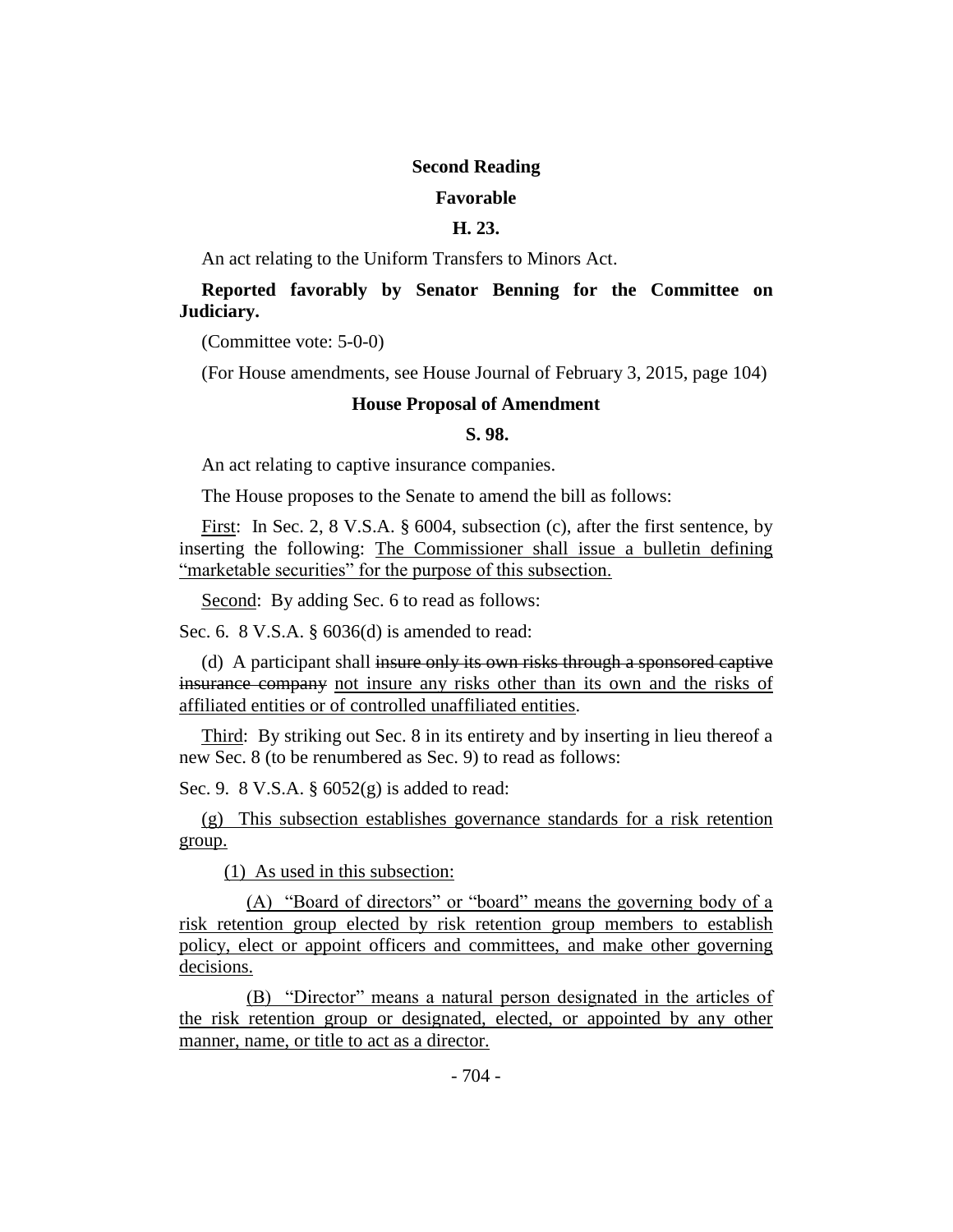(C) "Independent director" means a director who does not have a material relationship with the risk retention group. A person that is a direct or indirect owner of or subscriber in the risk retention group – or is an officer, director, or employee of such an owner and insured, unless some other position of such officer, director, or employee constitutes a "material relationship" – as contemplated under subdivision  $3901(a)(4)(E)(ii)$  of the federal Liability Risk Retention Act, is considered to be "independent." A director has a material relationship with a risk retention group if he or she, or a member of his or her immediate family:

(i) In any 12-month period, receives from the risk retention group, or from a consultant or service provider to the risk retention group, compensation or other item of value in an amount equal to or greater than five percent of the risk retention group's gross written premium or two percent of the risk retention group's surplus, as measured at the end of any fiscal quarter falling in such 12-month period, whichever is greater. This provision also applies to compensation or items of value received by any business with which the director is affiliated. Such material relationship shall continue for one year after the item of value is received or the compensation ceases or falls below the threshold established in this subdivision, as applicable.

(ii) Has a relationship with an auditor as follows: Is affiliated with or employed in a professional capacity by a current or former internal or external auditor of the risk retention group. Such material relationship shall continue for one year after the affiliation or employment ends.

(iii) Has a relationship with a related entity as follows: Is employed as an executive officer of another company whose board of directors includes executive officers of the risk retention group, unless a majority of the membership of such other company's board of directors is the same as the membership of the board of directors of the risk retention group. Such material relationship shall continue until the employment or service ends.

(D) "Material service provider" includes a captive manager, auditor, accountant, actuary, investment advisor, attorney, managing general underwriter, or other person responsible for underwriting, determination of rates, premium collection, claims adjustment or settlement, or preparation of financial statements, whose aggregate annual contract fees are equal to or greater than five percent of the risk retention group's annual gross written premium or two percent of its surplus, whichever is greater. It does not mean defense counsel retained by a risk retention group, unless his or her annual fees are equal to or greater than five percent of a risk retention group's annual gross premium or two percent of its surplus, whichever is greater.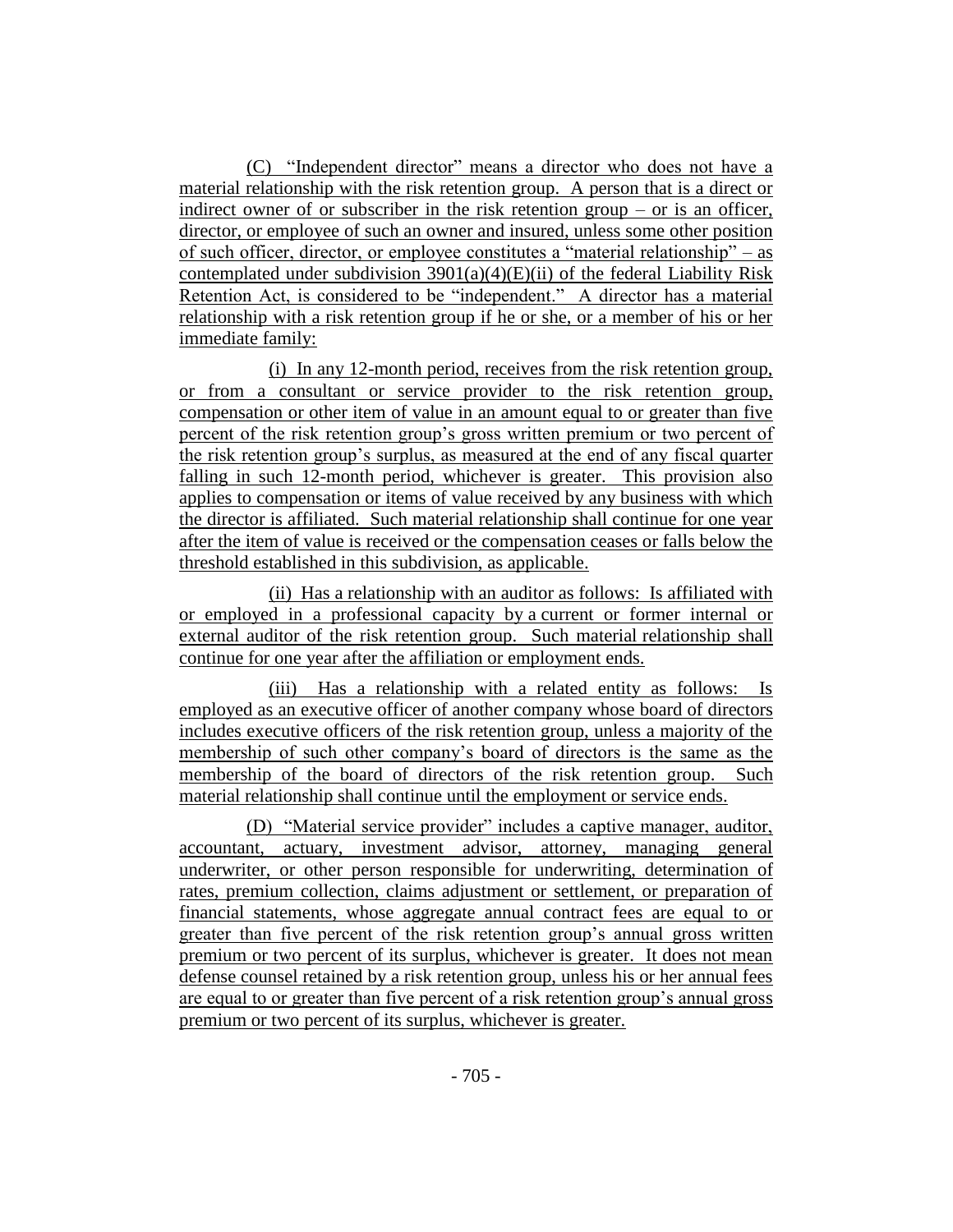(2) The board of directors shall determine whether a director is independent; review such determinations annually; and maintain a record of the determinations, which shall be provided to the Commissioner promptly, upon request. The board shall have a majority of independent directors. If the risk retention group is reciprocal, then the attorney-in-fact is required to adhere to the same standards regarding independence as imposed on the risk retention group's board of directors.

(3) The term of any material service provider contract entered into with a risk retention group shall not exceed five years. The contract, or its renewal, requires approval of a majority of the risk retention group's independent directors. The board of directors has the right to terminate a contract at any time for cause after providing adequate notice, as defined in the terms of the contract.

(4) A risk retention group shall not enter into a material service provider contract without the prior written approval of the Commissioner.

(5) A risk retention group's plan of operation shall include written policies approved by its board of directors requiring the board to:

(A) provide evidence of ownership interest to each risk retention group member;

(B) develop governance standards applicable to the risk retention group;

(C) oversee the evaluation of the risk retention group's management, including the performance of its captive manager, managing general underwriter, or other person or persons responsible for underwriting, rate determination, premium collection, claims adjustment and settlement, or preparation of financial statements;

(D) review and approve the amount to be paid under a material service provider contract; and

(E) at least annually, review and approve:

(i) the risk retention group's goals and objectives relevant to the compensation of officers and service providers;

(ii) the performance of officers and service providers as measured against the risk retention group's goals and objectives;

(iii) the continued engagement of officers and material service providers.

(6) A risk retention group shall have an audit committee composed of at least three independent board members. A nonindependent board member may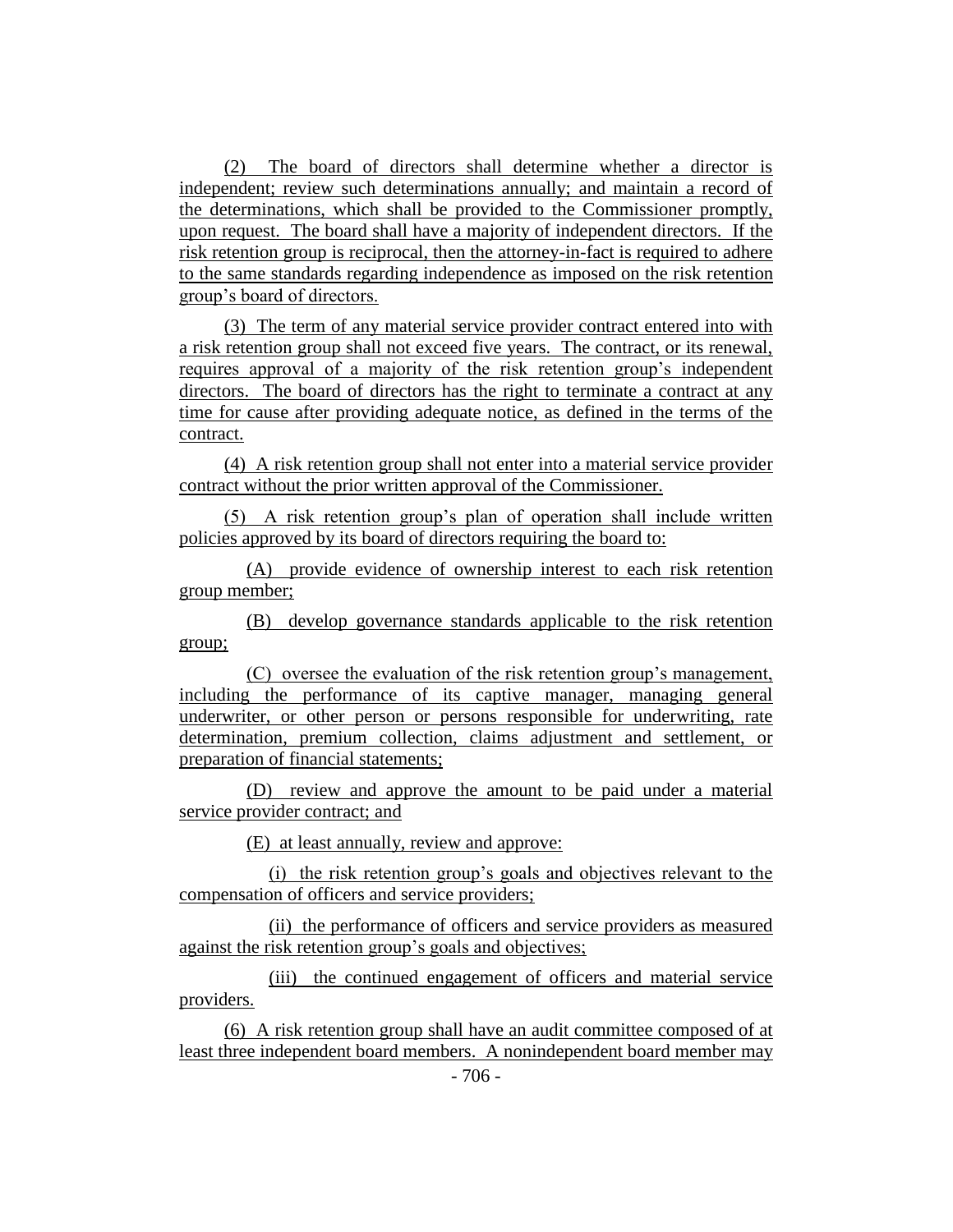participate in the committee's activities, if invited to do so by the audit committee, but he or she shall not serve as a committee member. The Commissioner may waive the requirement of an audit committee if the risk retention group demonstrates to the Commissioner's satisfaction that having such committee is impracticable and the board of directors is able to perform sufficiently the committee's responsibilities. The audit committee shall have a written charter defining its responsibilities, which shall include:

(A) assisting board oversight of the integrity of financial statements, compliance with legal and regulatory requirements, and qualifications, independence, and performance of the independent auditor or actuary;

(B) reviewing annual and quarterly audited financial statements with management;

(C) reviewing annual audited financial statements with its independent auditor and, if it deems advisable, the risk retention group's quarterly financial statements as well;

(D) reviewing risk assessment and risk management policies;

(E) meeting with management, either directly or through a designated representative of the committee;

(F) meeting with independent auditors, either directly or through a designated representative of the committee;

(G) reviewing with the independent auditor any audit problems and management's response;

(H) establishing clear hiring policies applicable to the hiring of employees or former employees of the independent auditor by the risk retention group;

(I) requiring the independent auditor to rotate the lead audit partner having primary responsibility for the risk retention group's audit, as well as the audit partner responsible for reviewing that audit, so that neither individual performs audit services for the risk retention group for more than five consecutive fiscal years; and

(J) reporting regularly to the board of directors.

(7) The board of directors shall adopt governance standards, which shall be available to risk retention group members through electronic or other means, and provided to risk retention group members, upon request. The governance standards shall include:

(A) a process by which risk retention group members elect directors.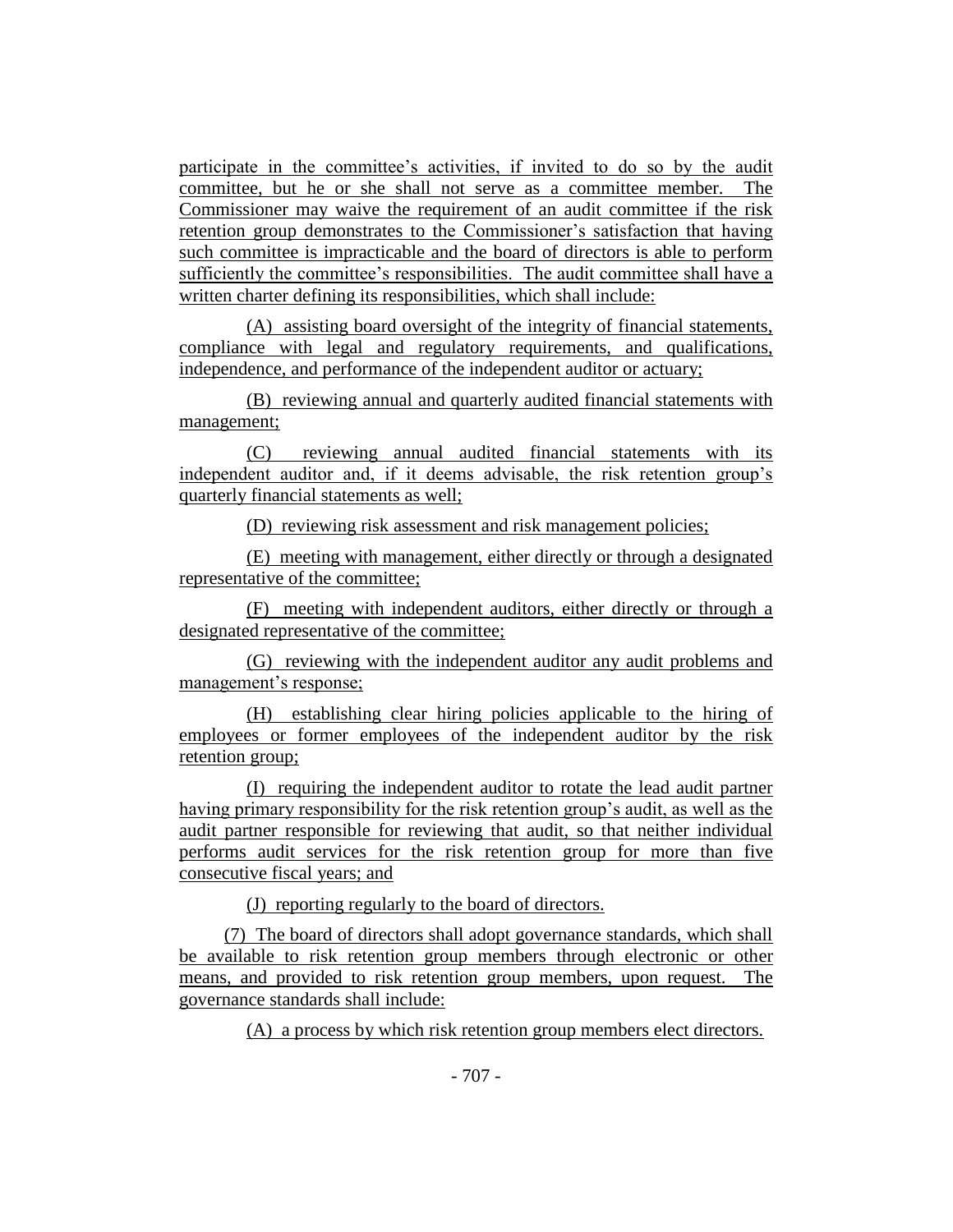(B) director qualifications, responsibilities, and compensation;

(C) director orientation and continuing education requirements;

(D) a process allowing the board access to management and, as necessary and appropriate, independent advisors;

(E) policies and procedures for management succession; and

(F) policies and procedures providing for an annual performance evaluation of the board.

(8) The board of directors shall adopt a code of business conduct and ethics applicable to directors, officers, and employees of the risk retention group and criteria for waivers of code provisions, which shall be available to risk retention group members through electronic or other means, and provided to risk retention group members, upon request. Provisions of the code shall address:

(A) conflicts of interest;

(B) matters covered under the Vermont corporate opportunities doctrine;

(C) confidentiality;

(D) fair dealing;

(E) protection and proper use of risk retention group assets;

(F) standards for complying with applicable laws, rules, and regulations; and

(G) mandatory reporting of illegal or unethical behavior affecting operation of the risk retention group.

(9) The president or chief executive officer of a risk retention group shall promptly notify the Commissioner in writing of any known material noncompliance with the governance standards established in this subsection.

Fourth: By striking out Sec. 9 (effective date) in its entirety and by inserting in lieu thereof a new Sec. 9 (renumbered as Sec. 10) to read as follows:

Sec. 10. EFFECTIVE DATE; APPLICATION

This act shall take effect on passage. Sec. 9 (governance standards applicable to risk retention groups) shall apply to risk retention groups first licensed on or after the effective date of this act, and shall apply to all other risk retention groups one year after the effective date of this act.

And by renumbering the remaining sections to be numerically correct.

And that after passage the title of the bill be amended to read:

An act relating to captive insurance companies and risk retention groups.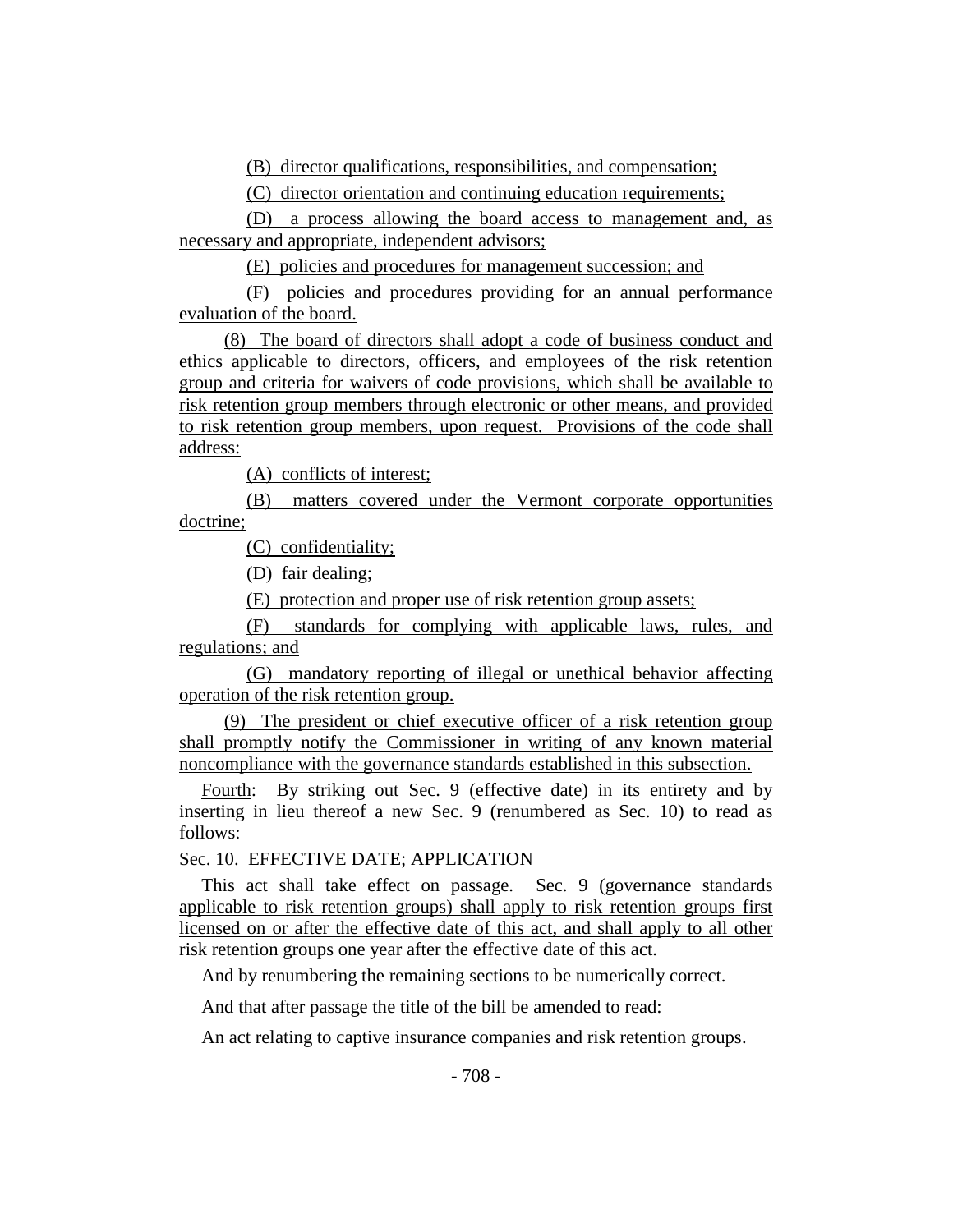#### **NOTICE CALENDAR**

## **House Proposal of Amendment**

## **S. 13.**

An act relating to the Vermont Sex Offender Registry.

The House proposes to the Senate to amend the bill by striking out all after the enacting clause and inserting in lieu thereof the following:

Sec. 1. 13 V.S.A. § 5401(10)(B)(viii) is amended to read:

(viii) sex trafficking of children or sex trafficking by force, fraud, or coercion as defined in 13 V.S.A. § 2635a 13 V.S.A. § 2652;

Sec. 2. 13 V.S.A. § 5403 is amended to read:

## § 5403. REPORTING UPON CONVICTION TO DEPARTMENT OF PUBLIC SAFETY

(a) Upon conviction and prior to sentencing, the court Court shall order the sex offender to provide the court Court with the following information, which the court Court shall forward to the department Department forthwith:

(1) name;

(2) date of birth;

(3) general physical description;

(4) current address;

(5)(4) Social Security number;

(6) fingerprints;

(7) current photograph;

 $(8)(5)$  current employment; and

 $(9)(6)$  name and address of any postsecondary educational institution at which the sex offender is enrolled as a student.

(b) Within 10 days after sentencing, the court Court shall forward to the department Department:

(1) the sex offender's conviction record, including offense, date of conviction, sentence and any conditions of release or probation;

(2) an order issued pursuant to section 5405a of this title, on a form developed by the Court Administrator, that the defendant comply with Sex Offender Registry requirements.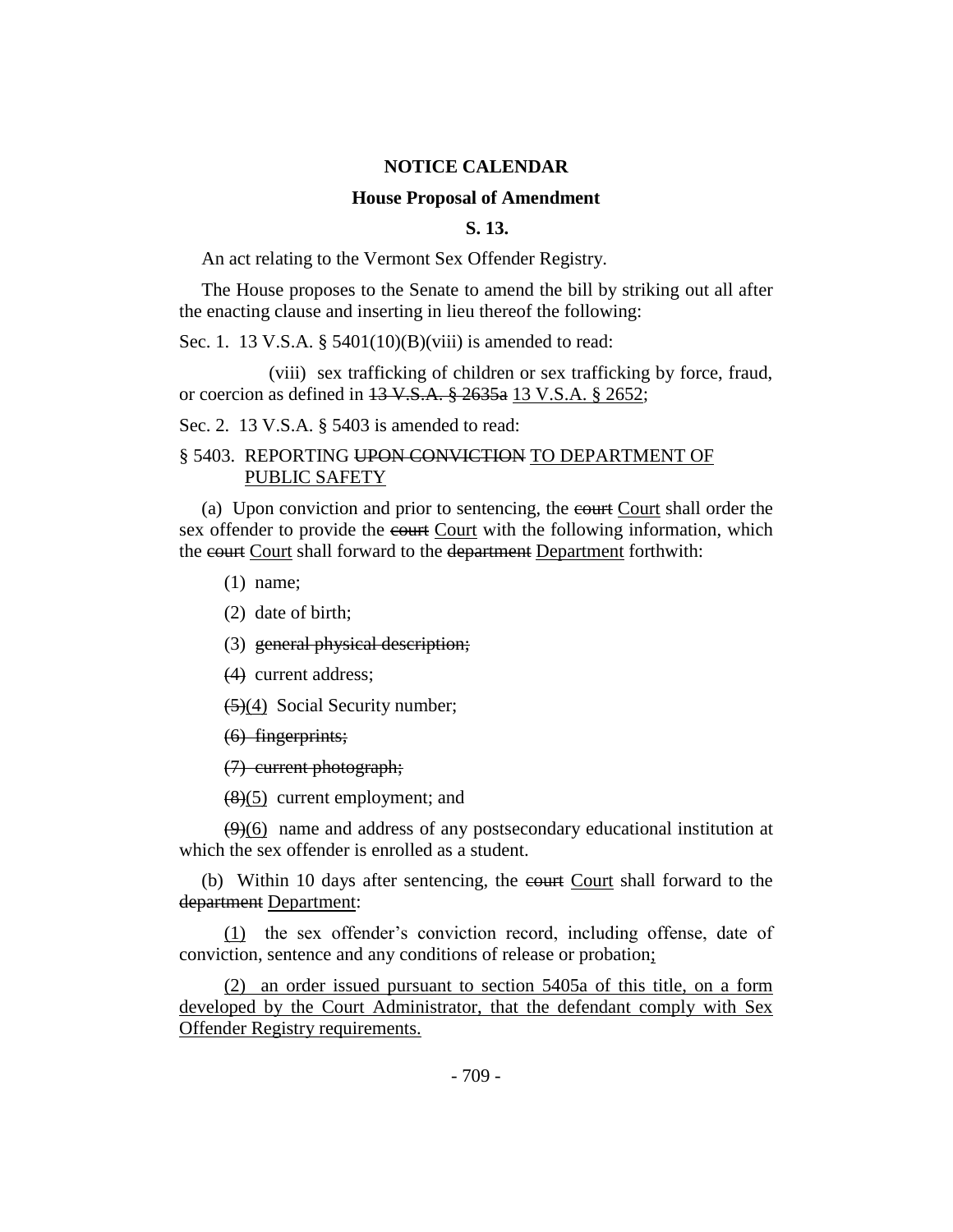(c) The Departments of Corrections and of Public Safety shall jointly develop a process for the Department of Corrections to notify the Department of Public Safety when an offender who is under Department of Corrections supervision is required to be placed on the Sex Offender Registry because of a conviction that occurred in another jurisdiction of the United States, including a state, territory, commonwealth, the District of Columbia, or military, federal, or tribal court. The report shall include the offense of which the defendant was convicted that requires the placement of his or her name on the Registry.

Sec. 3. 13 V.S.A. § 5405a is added to read:

## § 5405a. COURT DETERMINATION OF SEX OFFENDER REGISTRY REQUIREMENTS

(a)(1) The Court shall determine at sentencing whether Sex Offender Registry requirements apply to the defendant.

(2) If the State and the defendant do not agree as to the applicability of Sex Offender Registry requirements to the defendant, the State shall file a motion setting forth the Sex Offender Registry requirements applicable to the defendant within 10 days of the entry of a guilty plea. To the extent the defendant opposes the motion, the State and the defendant shall present evidence at the sentencing as to the applicability of Sex Offender Registry requirements to the defendant.

(b) The Court shall consider the following when determining under this section whether Sex Offender Registry requirements apply to the defendant:

(1) the report issued pursuant to subsection 5403(c) of this title;

(2) the presentence investigation report regarding the offense for which the defendant is being sentenced;

(3) the Court's own judgment of conviction and any evidence that was presented at trial; and

(4) any other evidence admitted at sentencing and deemed relevant by the Court to the defendant's registry status.

(c) The State shall bear the burden of proving by a preponderance of the evidence the applicability of Sex Offender Registry requirements to the defendant under this section.

(d) Within 10 days after the sentencing or the presentation of evidence pursuant to subdivision (a)(2) of this section, the Court shall issue an order determining whether Sex Offender Registry requirements apply to the defendant. The order shall include: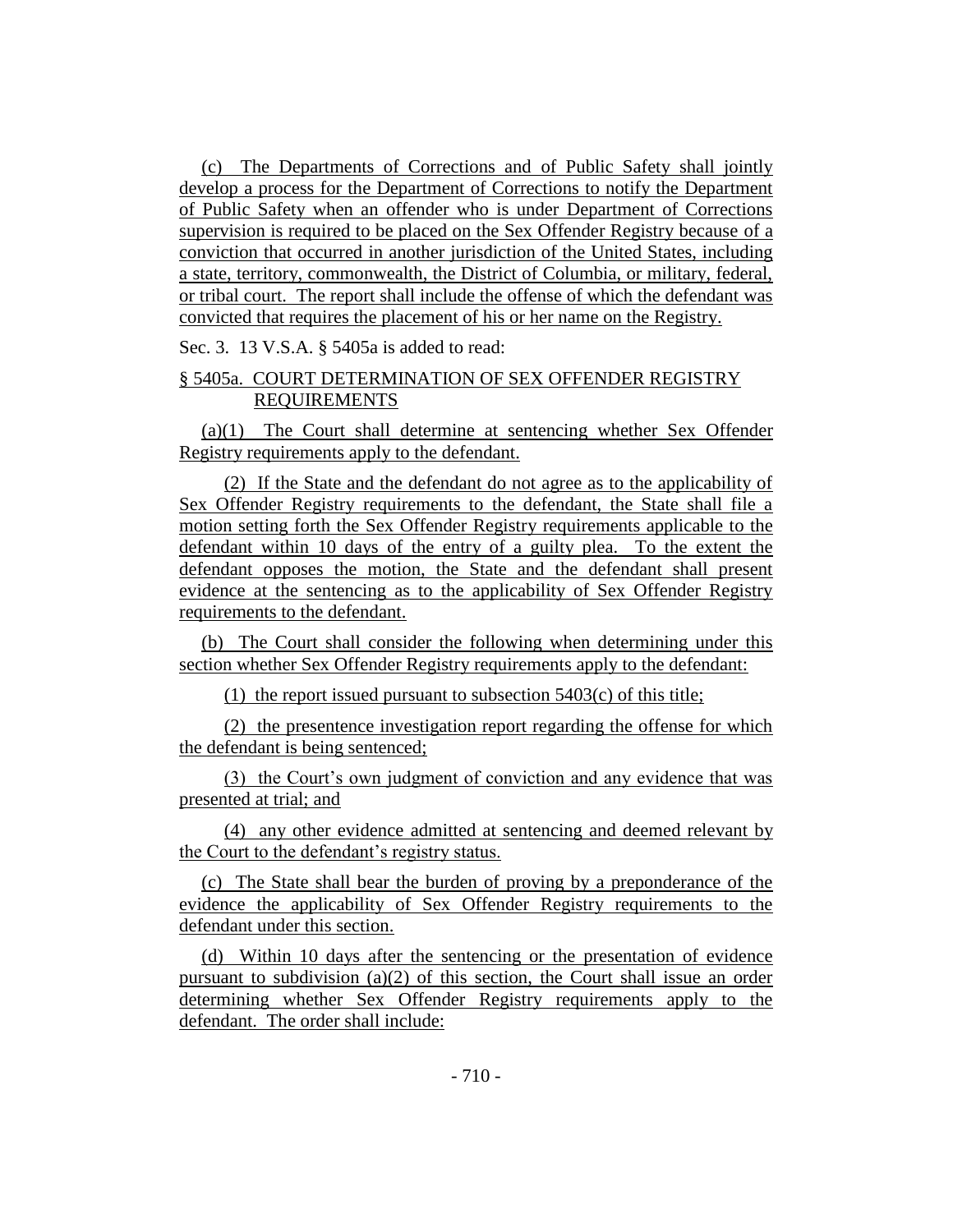(1) the offense of which the defendant was convicted that requires the placement of his or her name on the Sex Offender Registry;

(2) any prior convictions that affect:

(A) the defendant's Sex Offender Registry Status;

(B) the length of time that the defendant is required to register as a sex offender; or

(C) whether information regarding the defendant is required to be electronically posted on the Internet under section 5411a of this title;

(3) the length of time that the defendant is required to register as a sex offender;

(4) whether the defendant is designated as a sexually violent predator under section 5405 of this title;

(5) whether the defendant was immediately released or remanded to the custody of the Department of Corrections; and

(6) whether information regarding the defendant is required to be electronically posted on the Internet under section 5411a of this title.

Sec. 4. 13 V.S.A. § 5407 is amended to read:

§ 5407. SEX OFFENDER'S RESPONSIBILITY TO REPORT

\* \* \*

(f) A person required to register as a sex offender under this subchapter shall continue to comply with this section for the life of that person, except during periods of incarceration, if that person:

\* \* \*

(2) has been convicted of a sexual assault as defined in section 3252 of this title or aggravated sexual assault as defined in section 3253 of this title, or a comparable offense in another jurisdiction of the United States, including a state, territory, commonwealth, the District of Columbia, or military, federal, or tribal court; however, if a person convicted under section 3252 is not more than six years older than the victim of the assault and if the victim is 14 years of age or older, then the offender shall not be required to register for life if the age of the victim was the basis for the conviction;

\* \* \*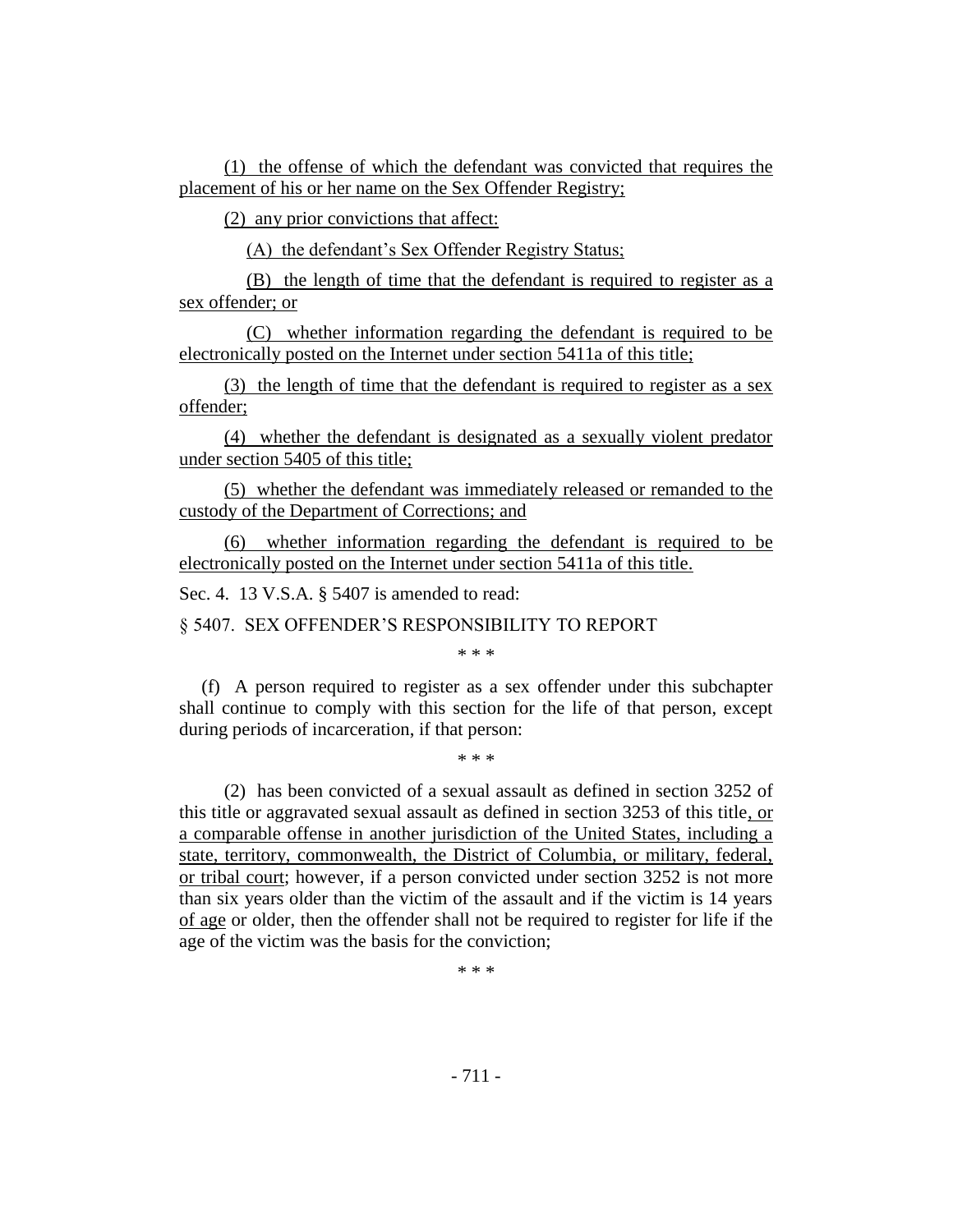Sec. 5. 13 V.S.A. § 5416 is added to read:

## § 5416. PERSONS SUBJECT TO ERRONEOUS SEX OFFENDER REGISTRY REQUIREMENTS; PETITION TO CORRECT

(a) A person may petition the Court for an order declaring that the person has been inadvertently subject to erroneous Sex Offender Registry requirements and directing the Department of Public Safety to correct the error. The petitioner shall provide notice of the petition to the State's Attorney or the Attorney General, who shall be the respondent in the matter.

(b) A petition filed under this section shall include:

(1) the Court's order issued under subdivision 5403(b)(2) of this title to comply with Sex Offender Registry requirements, if available; and

(2) the factual basis for the petitioner's allegation that he or she was subject to an erroneous sex offender registry requirement.

(c) The Court shall grant a petition filed under this section if it finds that the petitioner has demonstrated by a preponderance of the evidence that he or she was by Court order subject to an erroneous sex offender registry requirement. As used in this subsection, "erroneous sex offender registry requirement" includes the person's name being erroneously placed on the Sex Offender Registry or the Internet Sex Offender Registry, or the person being erroneously subject to lifetime registration under subsection 5407(f) of this title.

(d) If a petition filed under this section is granted, the Court shall enter an order declaring that the person had been inadvertently subject to erroneous Sex Offender Registry requirements. The Court shall provide the order to the Department of Public Safety and direct the Department to take any action necessary to correct the error, including, if appropriate, removing the person's name from the Sex Offender Registry and the Internet Sex Offender Registry.

(e)(1) If the Court denies a petition filed under this section, no further petition shall be filed by the person with respect to the alleged error.

(2) This subsection shall not apply if the petition is based on:

(A) newly discovered evidence;

(B) an expungement order issued under chapter 230 of this title;

(C) a successful petition under chapter 182 of this title (innocence protection); or

(D) a successful petition for postconviction relief.

Sec. 6. 2009 Acts and Resolves No. 58, Sec. 28 is amended to read: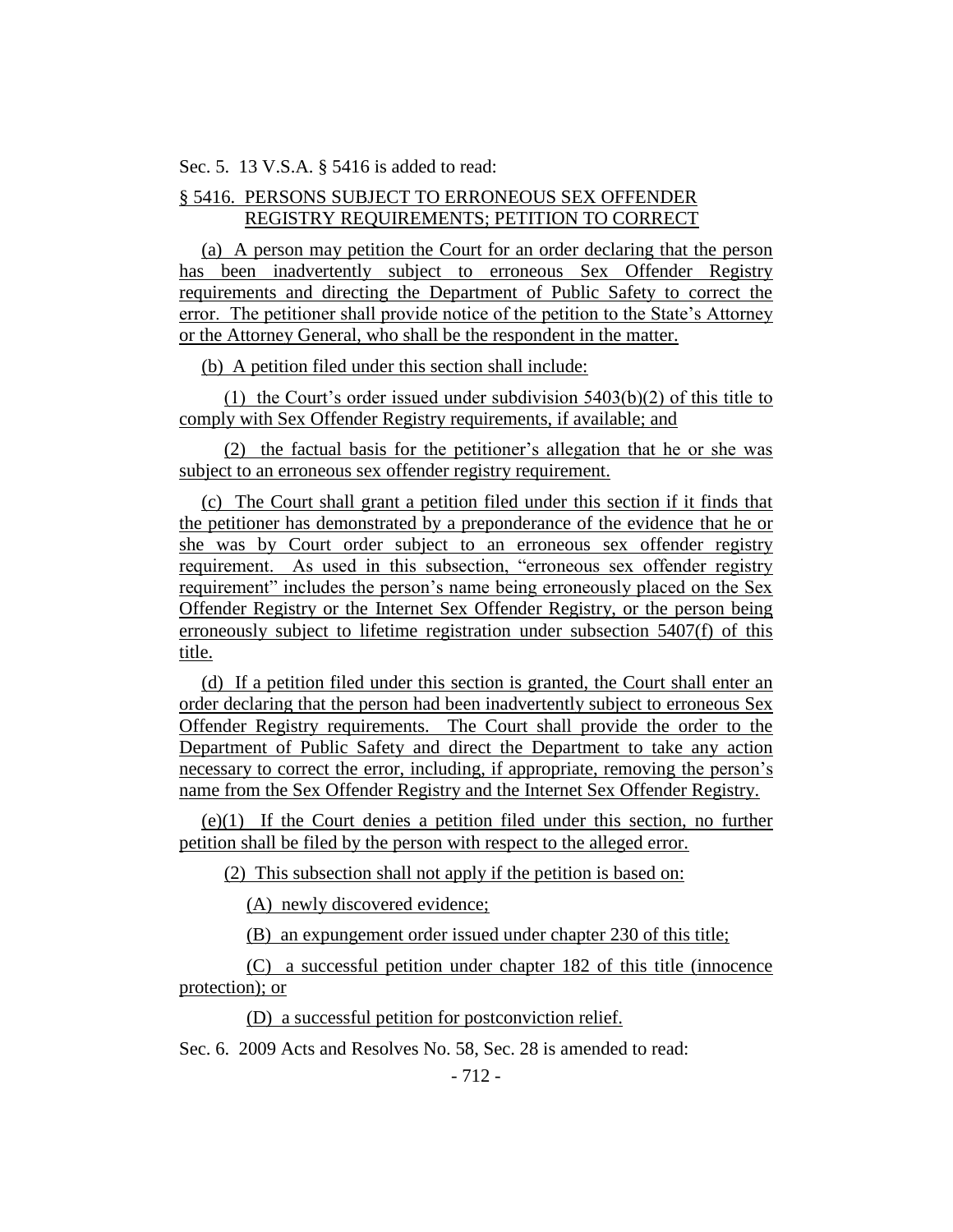#### Sec. 28. EFFECTIVE DATE

This act shall take effect on July 1, 2009, except as follows:

(1) that Secs. 22 and 26 of this act shall take effect on July 2, 2009.

(2) Sec. 14 of this act shall take effect July 1, 2010, provided that Sec. 14 shall not take effect until the state auditor, in consultation with the department of public safety and the department of information and innovation technology, has provided a favorable performance audit regarding the Internet sex offender registry to the senate and house committees on judiciary, the house committee on corrections and institutions, and the joint committee on corrections oversight.

Sec. 7. REPEAL

2009 Acts and Resolves No. 58, Sec. 14 (electronic posting of offender addresses on Sex Offender Registry) is repealed.

Sec. 8. 13 V.S.A. § 5411a is amended to read:

§ 5411a. ELECTRONIC POSTING OF THE SEX OFFENDER REGISTRY

\* \* \*

(b) The Department shall electronically post the following information on sex offenders designated in subsection (a) of this section:

(1) the offender's name and any known aliases;

(2) the offender's date of birth;

(3) a general physical description of the offender;

(4) a digital photograph of the offender;

(5) the offender's town of residence;

(6) the offender's address or, if the offender does not have a fixed address, other information about where the offender habitually lives, if:

(A) the Department determines that all the information to be electronically posted about the offender is correct; and

(B)(i) the offender has been designated as high-risk by the department of corrections pursuant to section 5411b of this title;

(ii) the offender has not complied with sex offender treatment;

(iii) there is an outstanding warrant for the offender's arrest;

(iv) the offender is subject to the registry for a conviction of a sex offense against a child under 13 years of age; or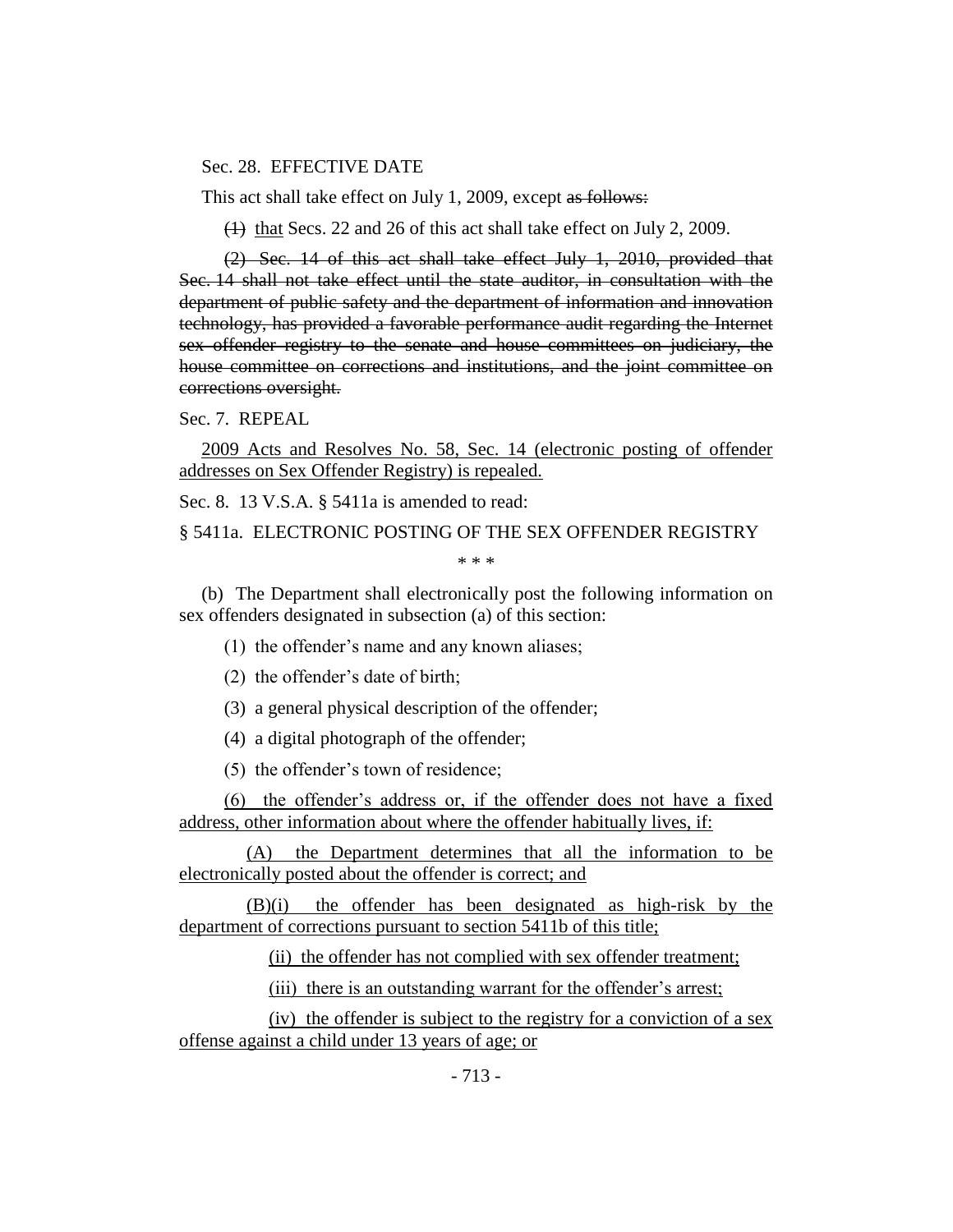(v) the offender's name has been electronically posted for an offense committed in another jurisdiction which required the person's address to be electronically posted in that jurisdiction;

 $(6)(7)$  the date and nature of the offender's conviction;

 $(7)(8)$  if the offender is under the supervision of the Department of Corrections, the name and telephone number of the local department of corrections office in charge of monitoring the sex offender;

 $(8)(9)$  whether the offender complied with treatment recommended by the department of corrections;

 $(9)(10)$  a statement that there is an outstanding warrant for the offender's arrest, if applicable; and

 $(10)(11)$  the reason for which the offender information is accessible under this section.

\* \* \*

(d) An offender's street address shall not be posted electronically. The identity of a victim of an offense that requires registration shall not be released.

\* \* \*

## Sec. 9. EFFECTIVE DATES

(a) This act shall take effect on July 1, 2015, except as provided in subsection (b) of this section.

(b) Sec. 8 of this act shall take effect on the later of the following dates:

(1) The date that the Department of Public Safety and the Department of Corrections certify to the House and Senate Committees on Judiciary that they have fully implemented the recommendations of the Vermont State Auditor's Report dated July 14, 2014.

(2)(A) The date that the Department of Public Safety reports to the General Assembly that it has employed an attribute sampling plan that uses a 95 percent confidence level (five percent risk of over-reliance), five percent tolerable deviation rate, and an expected error rate of zero to demonstrate that the Sex Offender Registry has:

(i) no critical errors; and

(ii) an error rate of ten percent or less for errors that are not critical errors.

(B) As used in this subsection, "critical error" means one of the following errors: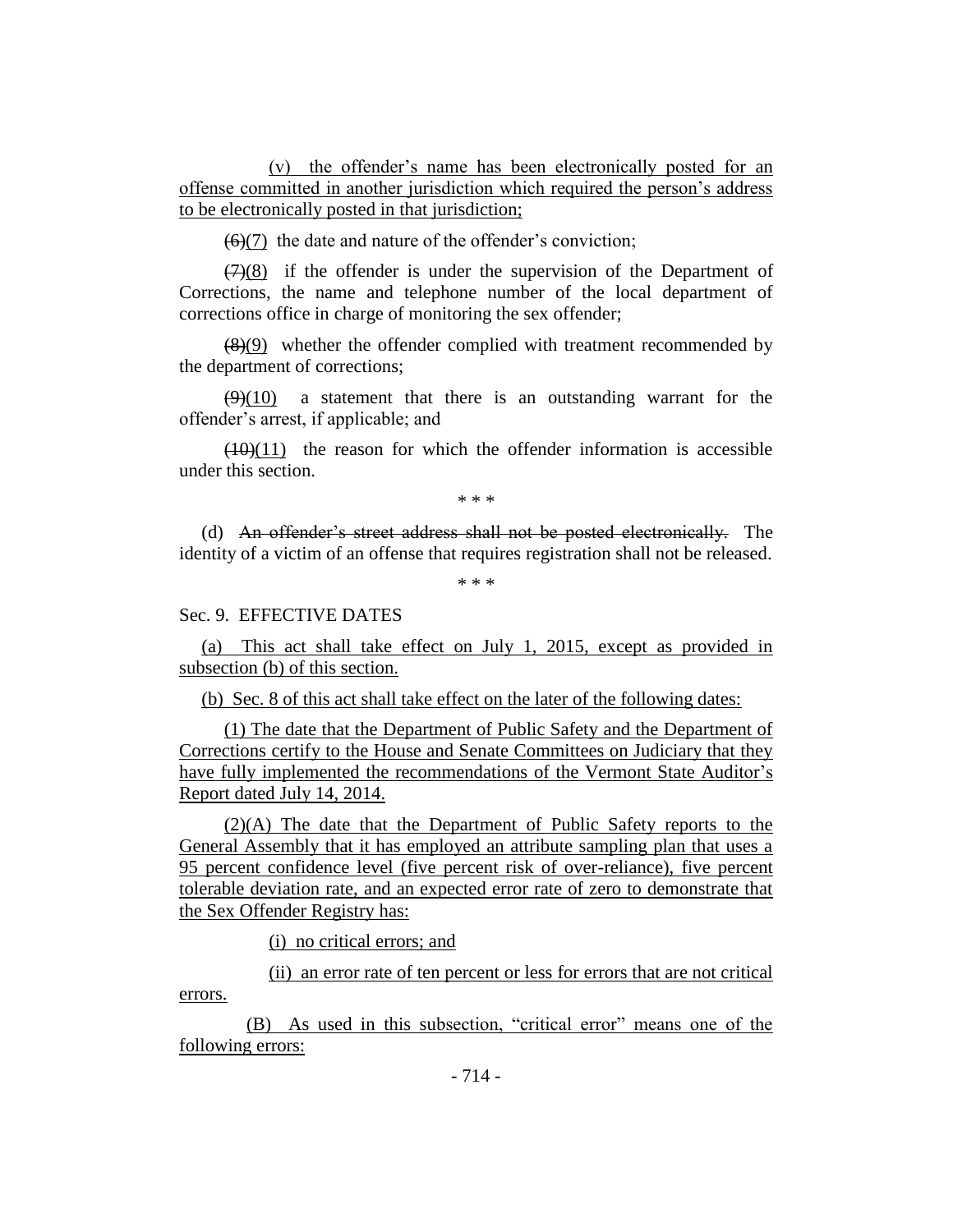(i) An offender's name should be on the Sex Offender Registry or the Internet Sex Offender Registry but it is not.

(ii) An offender's name should not be on the Sex Offender Registry or the Internet Sex Offender Registry but it is.

(iii) There is an error in the offender's address.

(iv) An offender's name is scheduled to be posted on the Sex Offender Registry or the Internet Sex Offender Registry for an incorrect length of time.

(3) The date that the State Auditor provides a report to the House and Senate Committees on Judiciary finding that the Department of Public Safety has complied with subdivision (b)(2) of this section.

#### **ORDERED TO LIE**

#### **S. 137.**

An act relating to penalties for selling and dispensing marijuana.

**PENDING ACTION:** Committee Bill for Second Reading

#### **S. 139.**

An act relating to pharmacy benefit managers, hospital observation status, and chemicals of high concern to children.

**PENDING ACTION:** Committee Bill for Second Reading

## **CONFIRMATIONS**

The following appointments will be considered by the Senate, as a group, under suspension of the Rules, as moved by the President *pro tempore,* for confirmation together and without debate, by consent thereby given by the Senate. However, upon request of any senator, any appointment may be singled out and acted upon separately by the Senate, with consideration given to the report of the Committee to which the appointment was referred, and with full debate; and further, all appointments for the positions of Secretaries of Agencies, Commissioners of Departments, Judges, Magistrates, and members of the Public Service Board shall be fully and separately acted upon.

Megan Smith of Mendon – Commissioner, Department of Tourism and Marketing – By Sen. Mullin for the Committee on Econ. Dev., Housing and General Affairs. (3/24/15)

Steven Costantino of Providence, RI – Commissioner of the Department of Health Access – By Sen. Pollina for the Committee on Health and Welfare. (3/25/15)

Justin Johnson of Barre – Secretary, Agency of Administration – By Sen. Pollina for the Committee on Government Operations. (3/31/15)